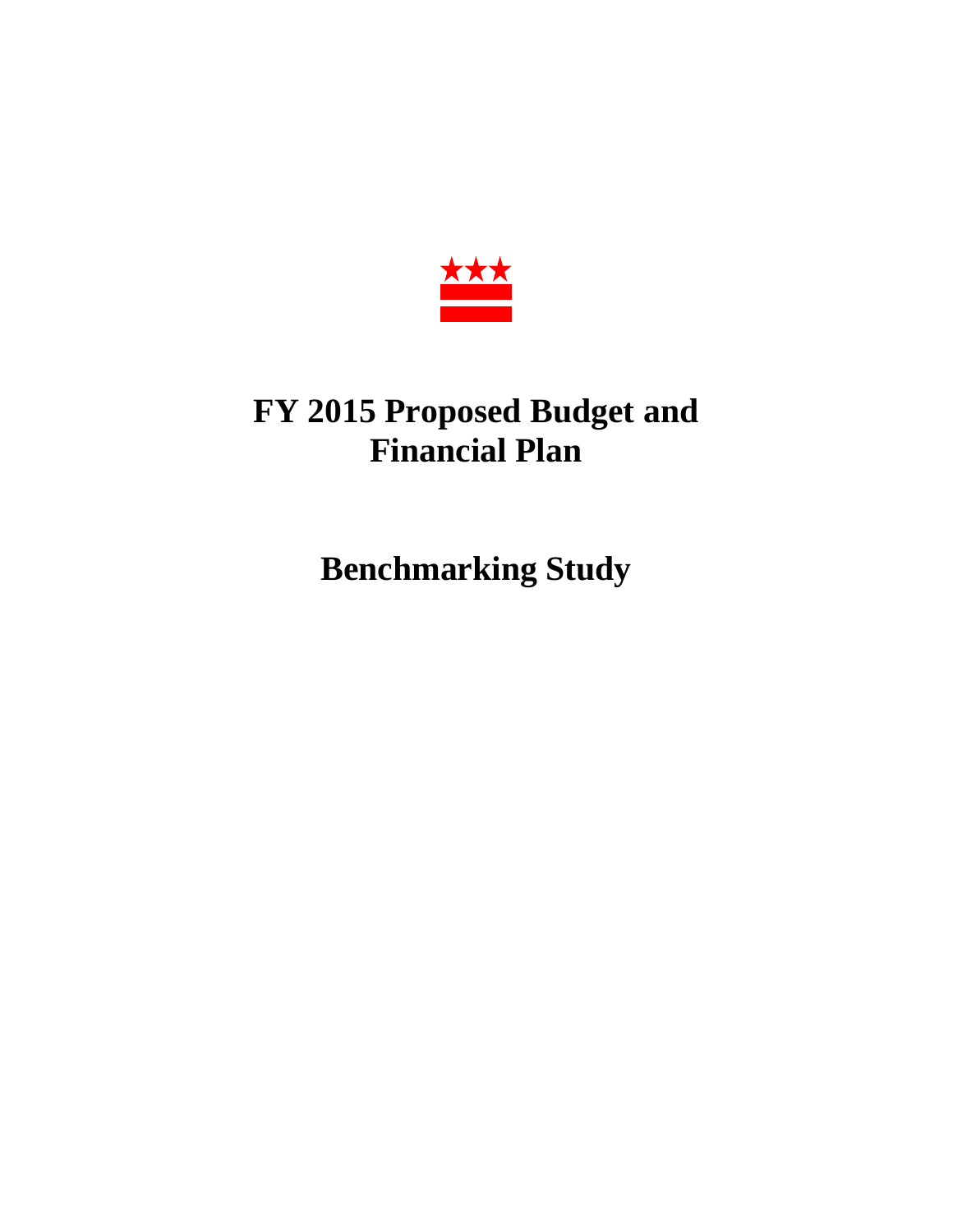## **Benchmarking**

Since FY 2005, the Office of Budget and Planning (OBP) has worked with District agencies to complete benchmarking studies in order to create opportunities for performance improvement. We are proud to continue this effort for the FY 2015 Budget and Financial Plan.

\_\_\_\_\_\_\_\_\_\_\_\_\_\_\_\_\_\_\_\_\_\_\_\_\_\_\_\_\_\_\_\_\_\_\_\_\_\_\_\_\_\_\_\_\_\_\_\_\_\_\_\_\_\_\_\_\_\_\_\_\_\_\_\_

#### **Background**

As the nation's capital, the District of Columbia is committed to ensuring that the city's residents and visitors receive the best services in the country. A critical component of achieving this goal is consistently comparing, or benchmarking, the District's performance with other similar and high-performing jurisdictions. Benchmarking gives District leaders, agency managers, and other stakeholders an opportunity to assess how the District compares with other jurisdictions providing the same services and to develop strategies for operational improvements and efficiencies.

The compilation of these key benchmarks presents a picture of the District's performance in relation to other jurisdictions. The benchmarks provide objective data on operations, funding, and service delivery, highlighting both the city's achievements and its challenges. District leaders and community stakeholders can use this data to foster continued improvement in city services.

#### **Comparison Jurisdictions**

The District of Columbia's unique blend of service delivery makes finding comparable jurisdictions difficult. The District provides services at the special district, city, county, and state levels of government, and it supports the nation's headquarters for federal and foreign operations. Since no other jurisdiction in the country has the same responsibilities, none of the benchmarks will be a perfect comparison. However, many jurisdictions do have enough similar characteristics to make comparisons to the District meaningful. Selection factors used include the type of government, community demographics, geography, proximity to the District, and jurisdictions with recognized leadership in the respective fields.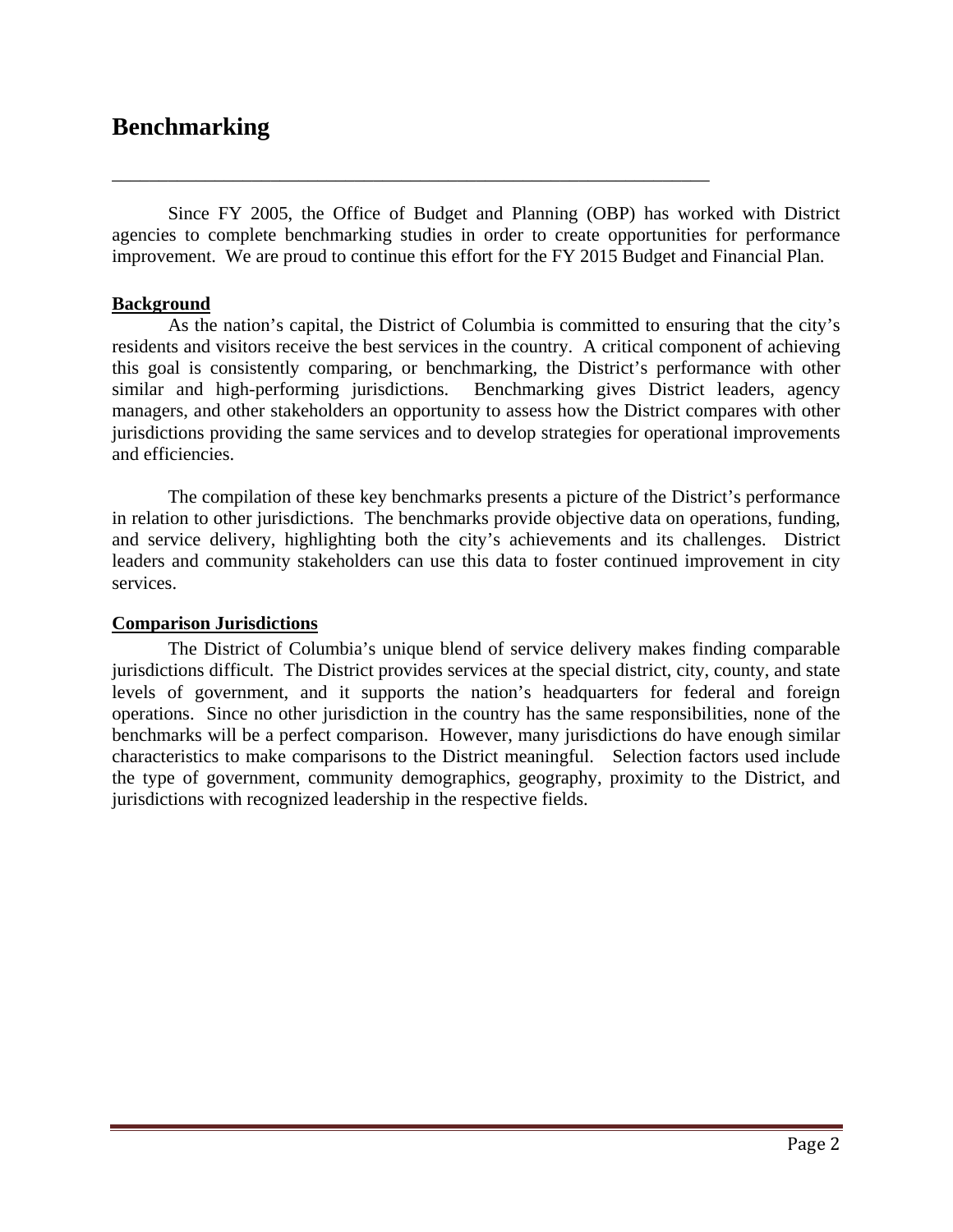#### **Fiscal Year 2015 Benchmarks**

 The District has hundreds of programs to choose from. Thus, it is appropriate to narrow the benchmarking focus to higher level outcomes that are often influenced by programs that span agencies and funding sources. Our intent is to capture the performance of multiple programs in order to better assess the effectiveness of those programs by understanding the net impact on the indicator they are meant to influence. In cases where outcome measures were not available, an output measure or a simple statistical measurement of an activity or count at a point in time was used instead.

 Each benchmark is presented with a description, graph, and analysis tied to its related program. The majority of the benchmarks use a comparison of data from the District and other jurisdictions over time; thus, one can compare each period of time and observe the trend (if any). Several indicators do not include data from other jurisdictions and only display the trend of the District's results over time.

 When possible, data for the analysis was collected from the International City/County Management Association (ICMA) Center for Performance Measurement web site. ICMA has over 200 member jurisdictions that share performance data in order to identify and share best practices. Data was also collected in some cases by contacting benchmarking jurisdictions and requesting the data or by collecting it from an open data source, such as a published report.

#### **No Child Left Behind Scores (NCLB)**

No Child Left Behind (NCLB) is a federally mandated program that requires all public schools, school districts, and states to demonstrate "adequate yearly progress" (AYP) on the state tests and other indicators. All testing groups required to make AYP for test data must reach or exceed the 95 percent tested target and the proficiency targets for a unit to achieve AYP with respect to test data. The data below shows the NCLB State AYP Report scores for all public schools in the District of Columbia, which includes both the District of Columbia Public Schools and Charter Schools, and is available at: http://nclb.osse.dc.gov/aypreports.asp

The Annual Year 2011 data was updated in March 2013 to reflect the actual AYP 2011 report found at the link above.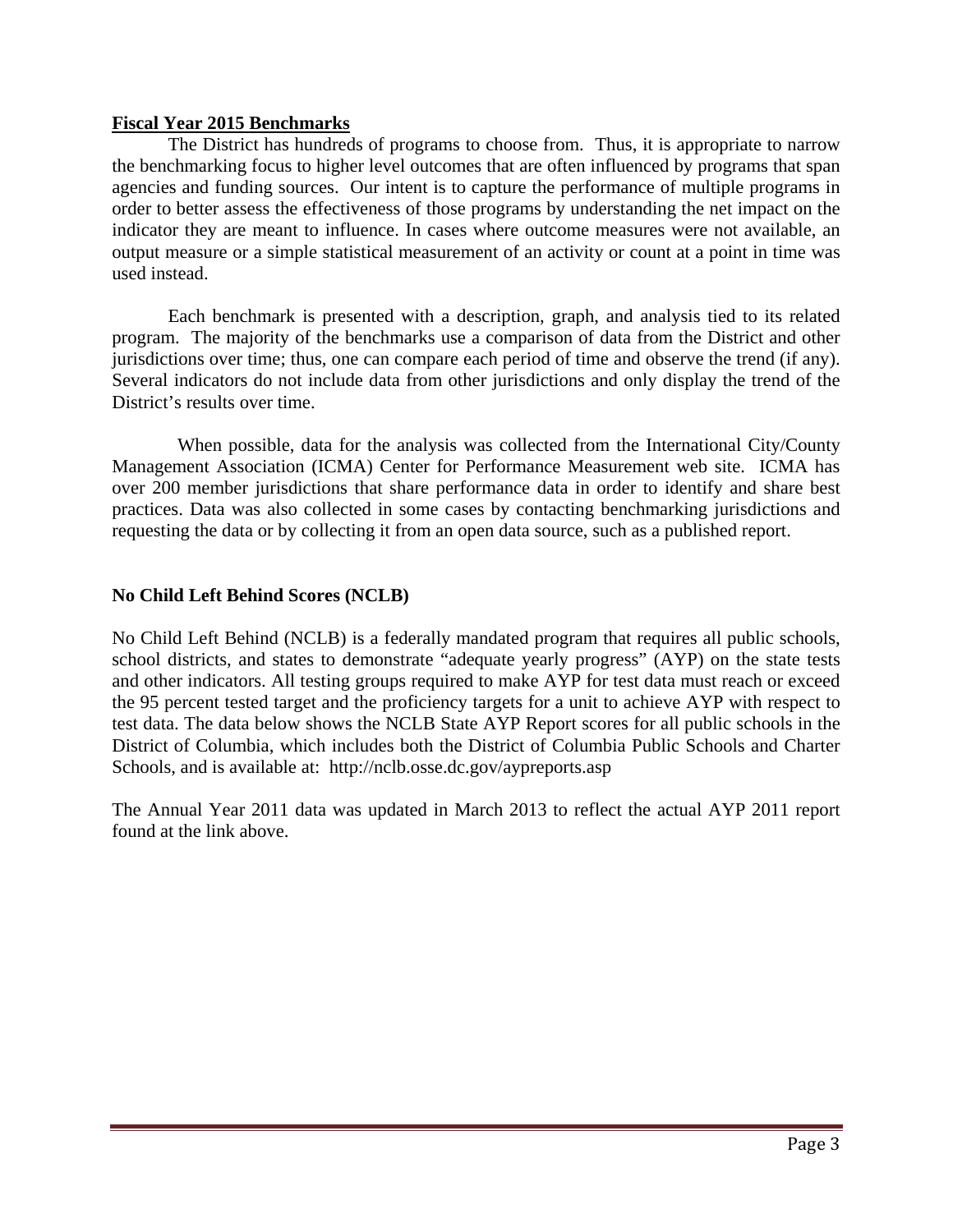#### **Secondary Schools - Math**

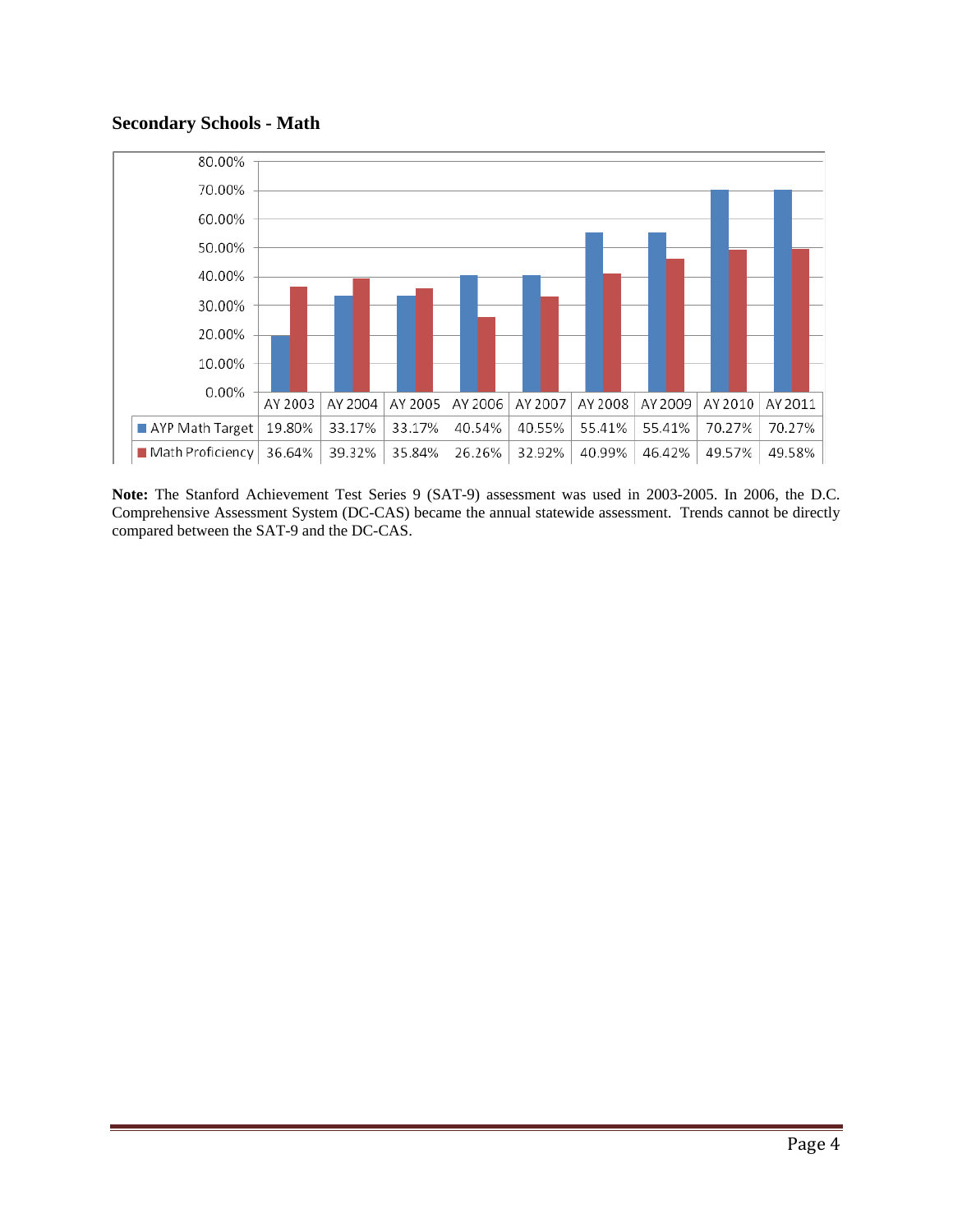## **Secondary Schools- Reading**

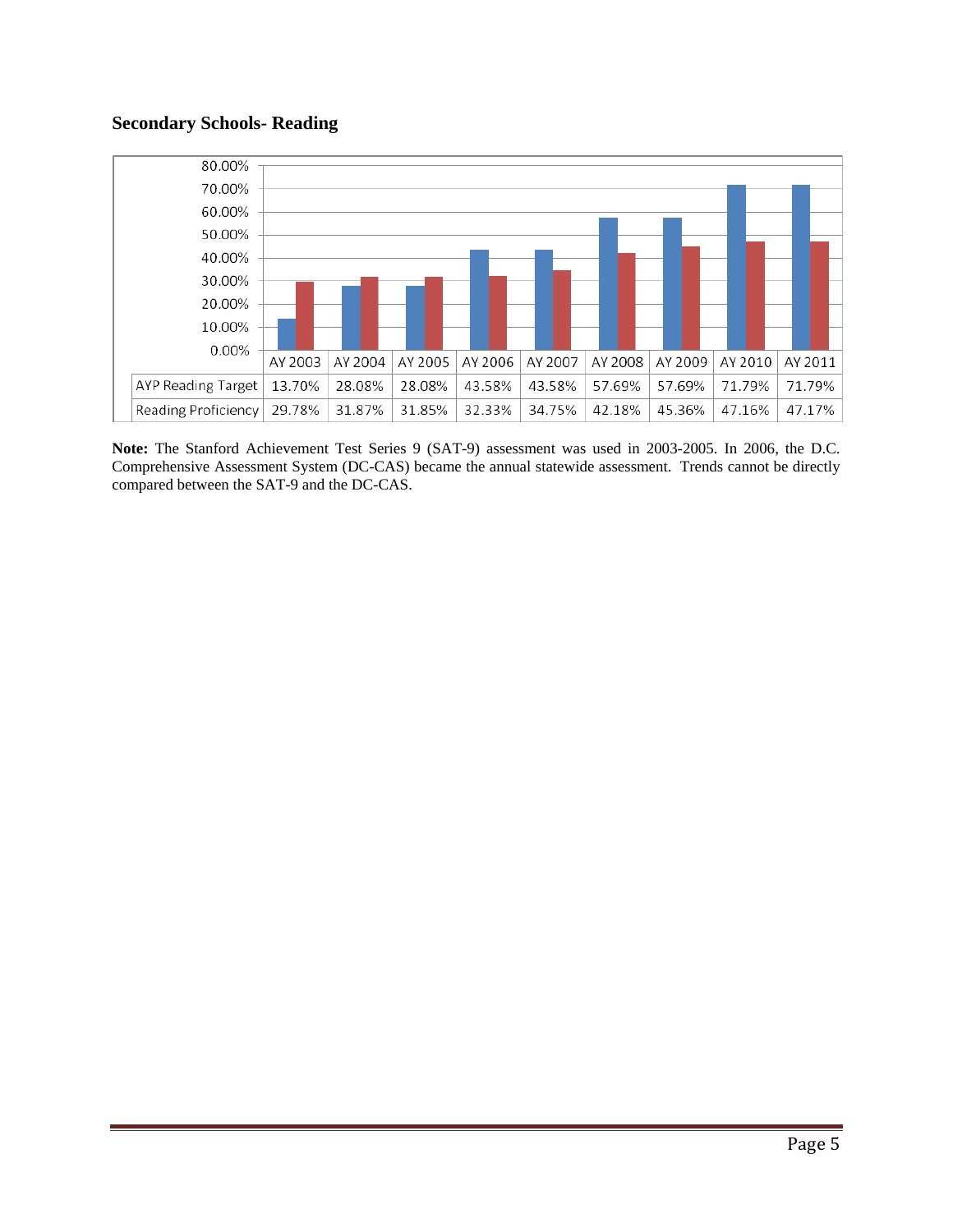## **Elementary Schools - Math**

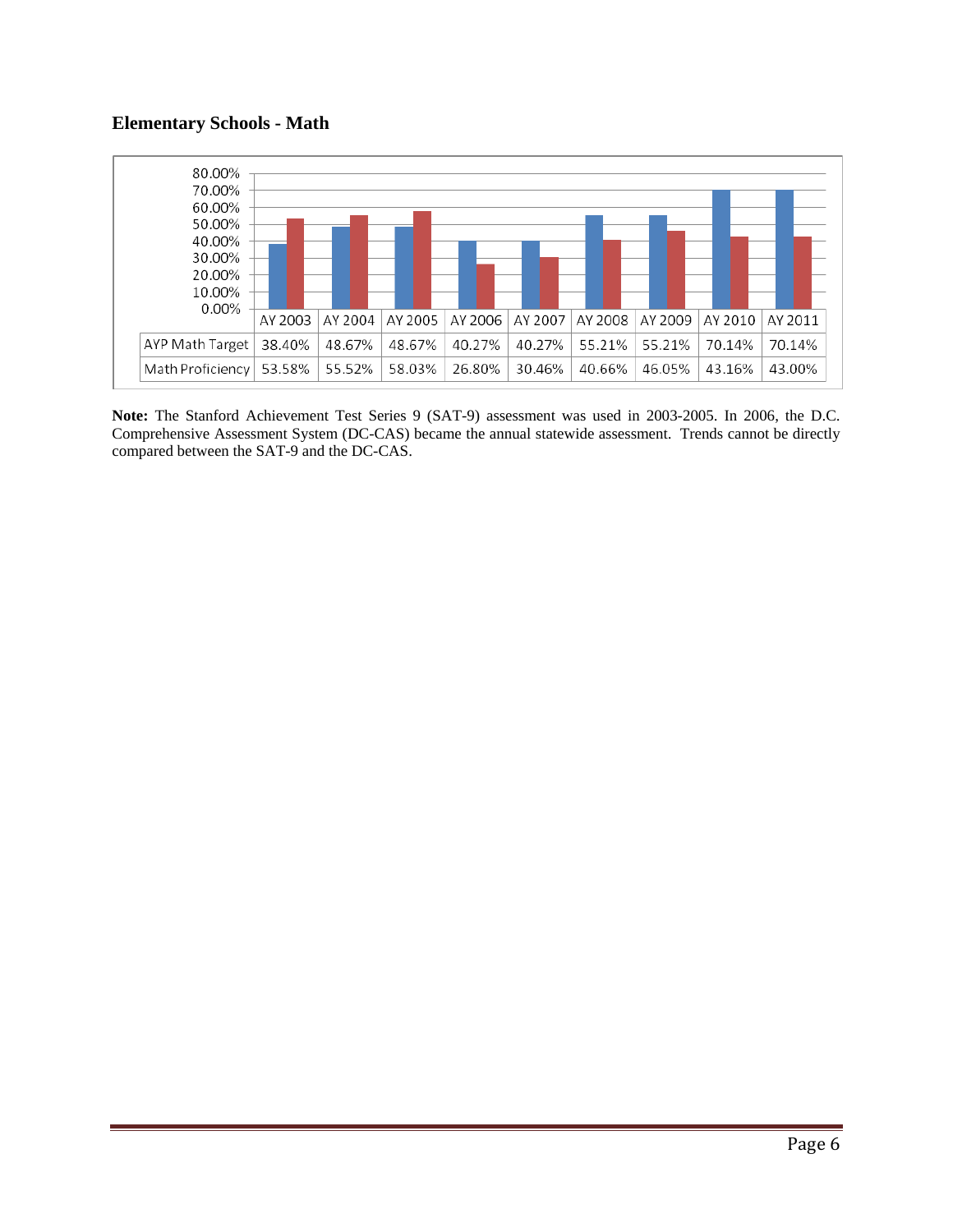## **Elementary Schools - Reading**

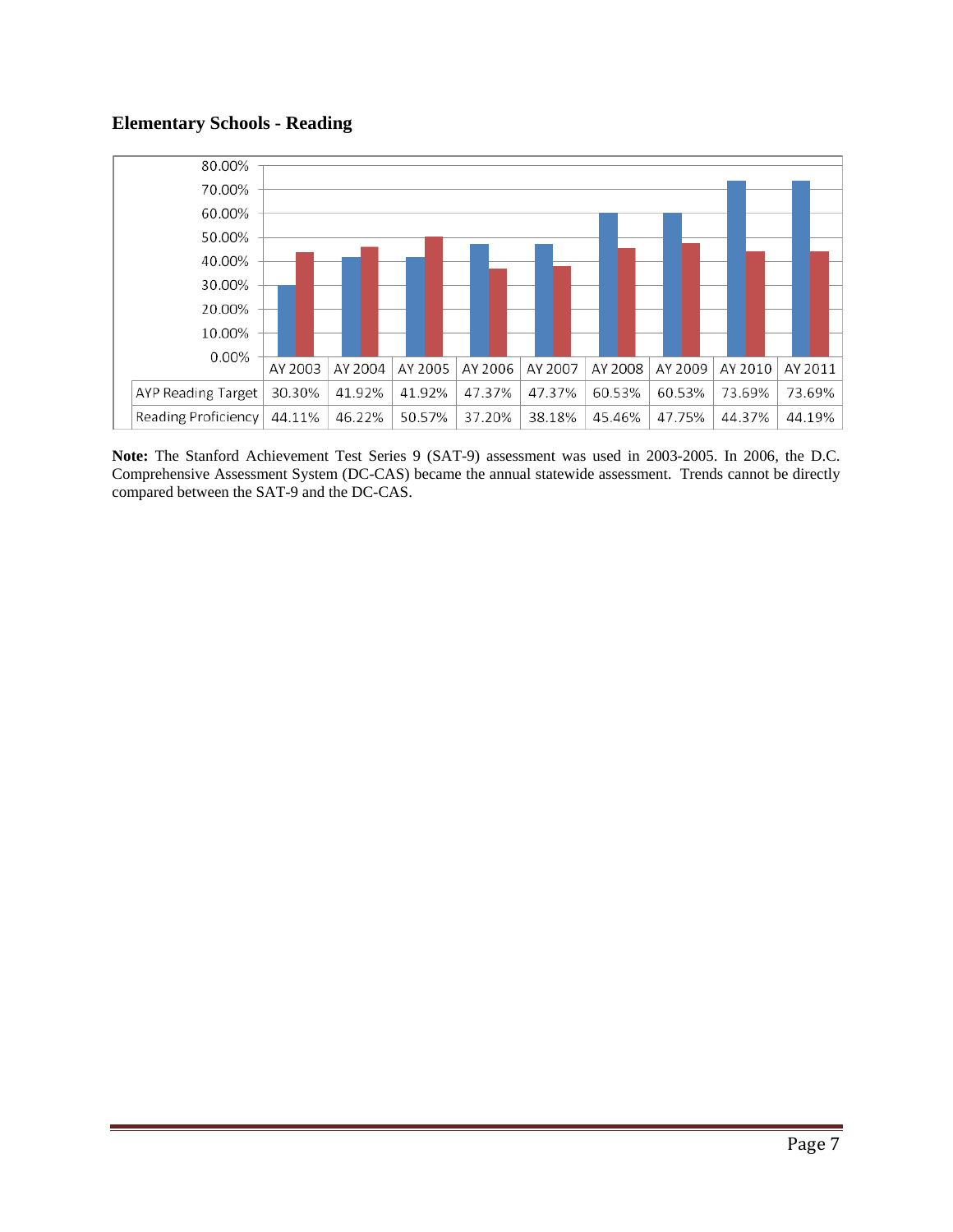#### **Annual Measurable Objectives (AMOs)**

In School Year (SY) 2012, with the approval of the Office of the State Superintendent of Education's (OSSE) ESEA Flexibility Waiver, OSSE no longer uses the term "adequate yearly progress" to measure progress, but still recognizes the value in the original intent of the NCLB and has built upon it to enhance performance and effectively measure school and student success. Under the new accountability system in the accepted waiver, the District of Columbia measures academic progress in English/Language Arts and mathematics by two key metrics: Annual Measureable Objectives (AMOs) and accountability classifications. As with NCLB, OSSE still expects that 100 percent of students will meet proficiency in the Common Core State Standards (CCSS). In the new accountability system, OSSE also expects that 100 percent of students will show educational growth each year.

OSSE will set two school-level AMOs:

- ‐ A proficiency-based AMO for English/Language Arts (ELA) by subgroup; and
- ‐ A proficiency-based AMO for mathematics by subgroup

OSSE established AMOs at the state, LEA, school, and ESEA subgroup levels based on achieving the goal of reducing the number of non-proficient students on the DC Comprehensive Assessment System (DC CAS) by half over a six-year timeframe. Annual reporting requires schools to describe achievement outcomes. OSSE calculates school-level targets in the same way based on reducing by half the percentage of students who are not proficient over six years. Based on this logic and methodology, subgroups of students who are not proficient must make greater gains annually to meet the interim targets.

## **Accountability Classifications:**

OSSE's accountability system is based on an index comprised of values calculated based on student growth and proficiency on the DC CAS, DC CAS participation rates, School Improvement Grant (SIG) status, and adjusted cohort graduation rates. The cornerstone of the accountability index is the proficiency and growth index value, which is generated at the student level. A student's achievement level in year 1 and year 2 is used to determine how many points to award depending on the achieved level of growth and proficiency. AYP determinations historically were based only on the percent of students' proficient. The new accountability system, however, recognizes not only the percent of students' proficient, but also the students who score advanced on the DC CAS, and the students who are making growth even if they have not yet reached proficiency. OSSE uses the student index values to calculate school and ESEA subgroup index scores. School and subgroup index scores, along with DC CAS participation rates, School Improvement Grant status and graduation rates, are used to identify and classify schools into one of five accountability classifications. These classifications determine the level of technical assistance; autonomy of activities; flexibility in use of federal funds; and engagement/monitoring with the District of Columbia Public School System, Public Charter School Board and OSSE that a school receives.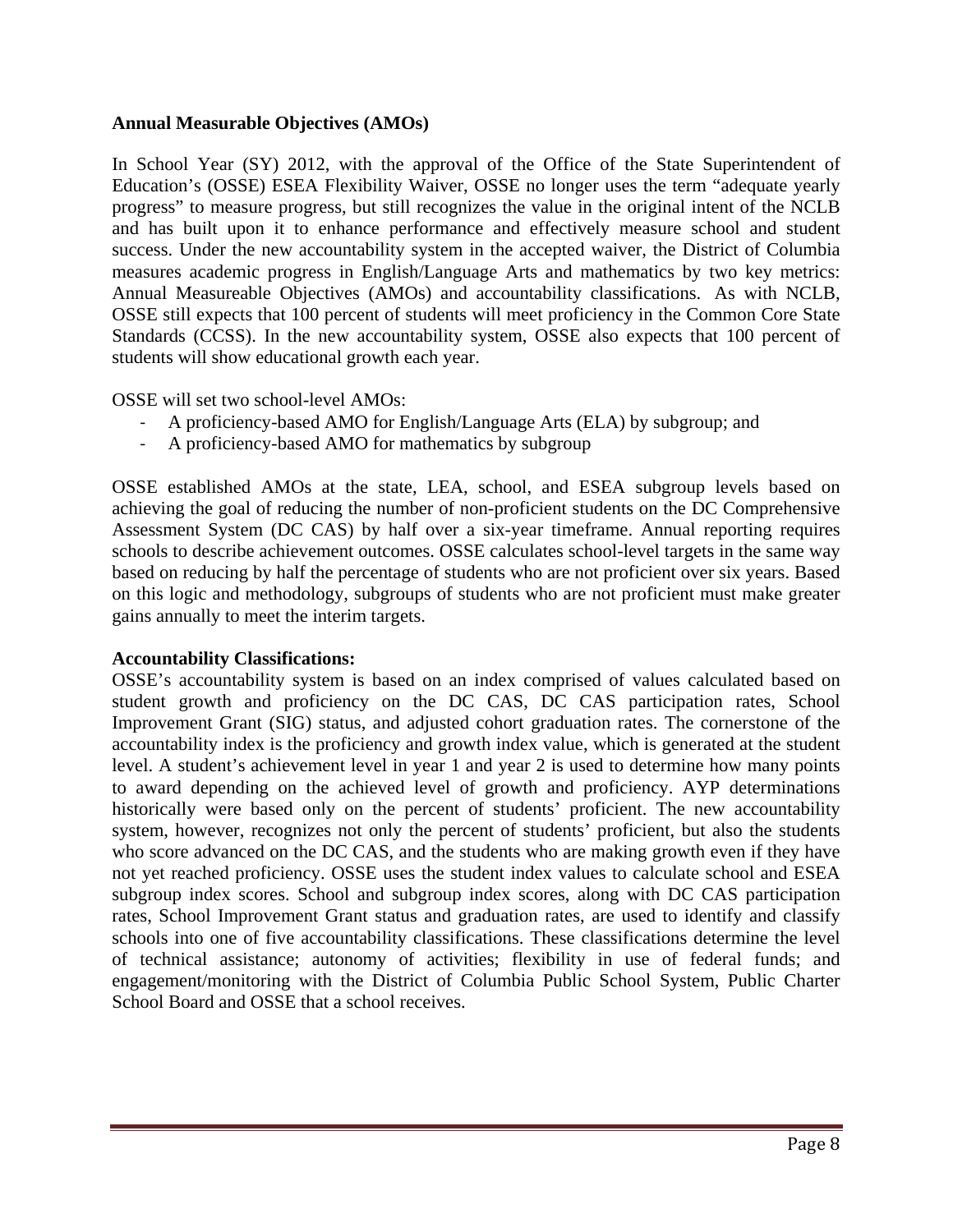

**Annual Measurable Objectives (AMOs) Chart for School Year (SY) 2012 and 2013** 

**Annual Measurable Objectives (AMOs) Chart for School Year (SY) 2012 and 2013** 



**Math**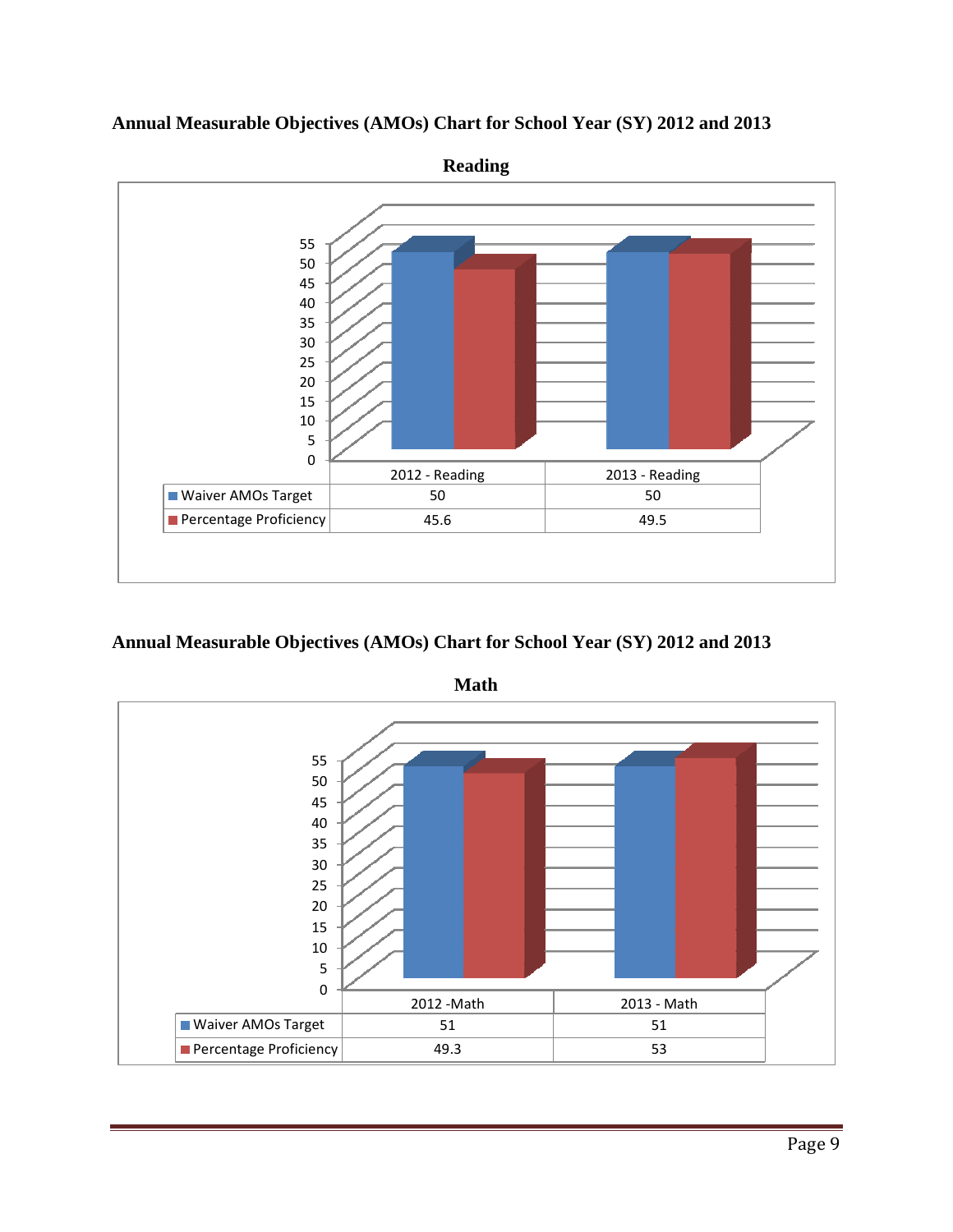## **Crime Rates**

Crime rates are a commonly used indicator of public safety, and in this section of the benchmarking report, we present two crime rate indicators: the property crime rate per 100,000 residents and the violent crime rate per 100,000 residents. Because numerous factors influence crime rates – including socio-economic variables (i.e., poverty, unemployment, family structure, education, etc.), demographic variables (i.e., age composition of the population), and policy determinants (i.e., criminal laws), robust analysis would be based on more than these figures. However, crime rates and overall trends do provide illustrative information.



#### **Number of Part 1 Violent Crimes per 100,000 Residents**

**Note:** Crime and population data are from the Federal Bureau of Investigation's (FBI's) annual crime report, *Crime in the United States*. Chicago, one of the usual benchmark cities, is excluded from this analysis because it does not report forcible rape according to FBI definitions.

Part 1 violent crimes are serious crimes against persons--criminal homicide, forcible rape, robbery, and aggravated assault--as classified according to the Federal Bureau of Investigation's (FBI's) Uniform Crime Reporting (UCR) guidelines. After record reductions in violent crime rates in 2011, there was a slight increase in the District in 2012. However, the 2012 rate in the District was still 5 percent lower than the 2010 rate, and 9 percent lower than the 2012 benchmark average rate. In addition, in 2012, homicides in the District plummeted to 88 homicides, the lowest number in five decades. Please note that these figures are based on the FBI's UCR definitions and will differ from crime figures reported under the D.C. Official Code definitions. The UCR figures are used here because they allow for multi-jurisdictional comparisons.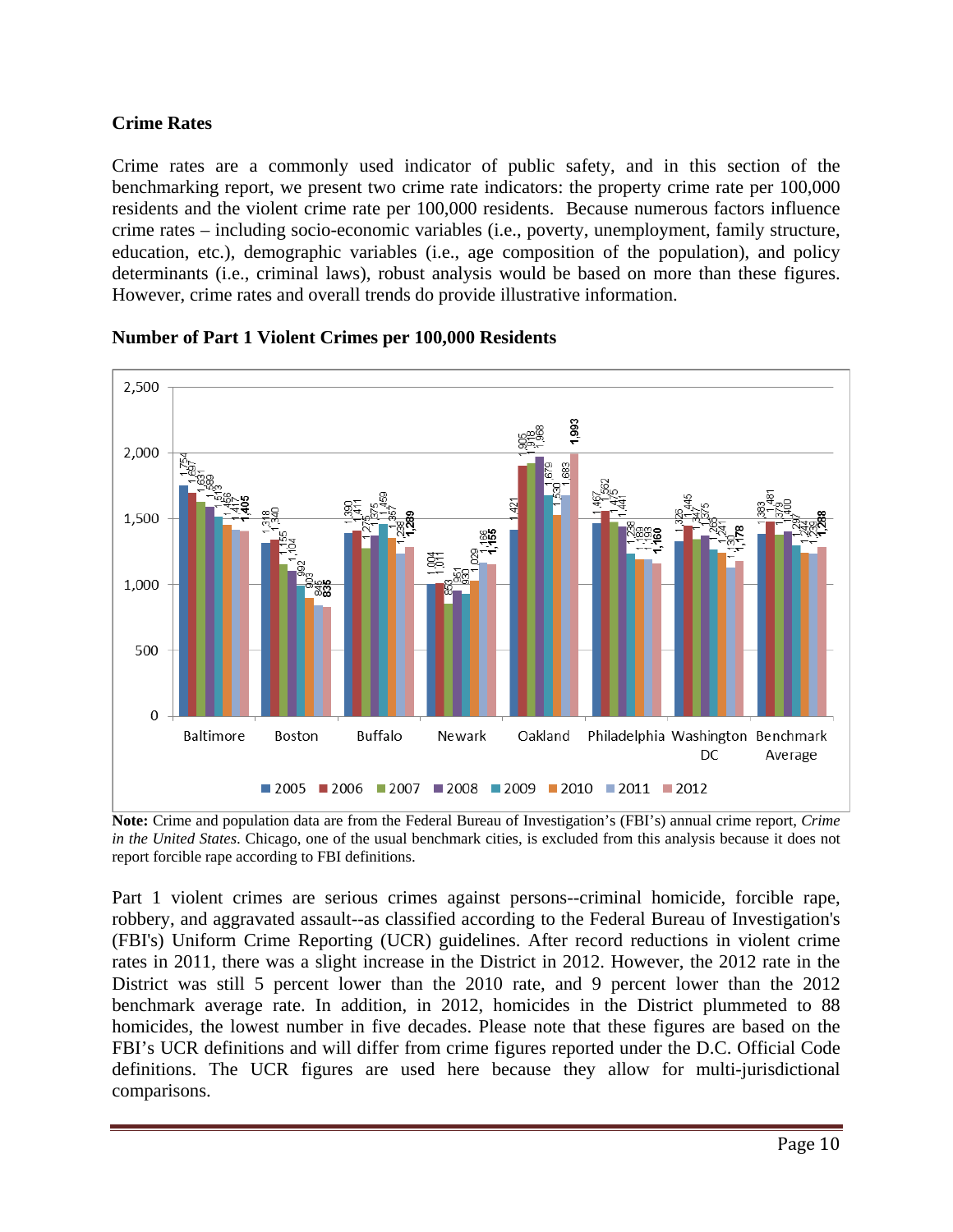

## **Number of Part 1 Property Crimes per 100,000 Residents**

Part 1 property crimes are serious crimes against property—burglary, larceny/theft, and stolen auto—as classified according to the Federal Bureau of Investigation's (FBI's) Uniform Crime Reporting (UCR) guidelines. Arsons were not included in the property crime rate because many cities (including our benchmark cities of Boston and Philadelphia) do not consistently report arson data that are in accordance with national UCR guidelines. Additionally, most big city police departments, including in the District, do not have primary responsibility for investigating arsons. Both the benchmark average and the District's property crime rates have been increasing since 2010, largely due to the national trend of rampant thefts involving small personal electronic devices. Please note that these figures are based on the FBI's UCR definitions and will differ from crime figures reported under the D.C. Official Code definitions. The UCR figures are used here because they allow for multi-jurisdictional comparisons.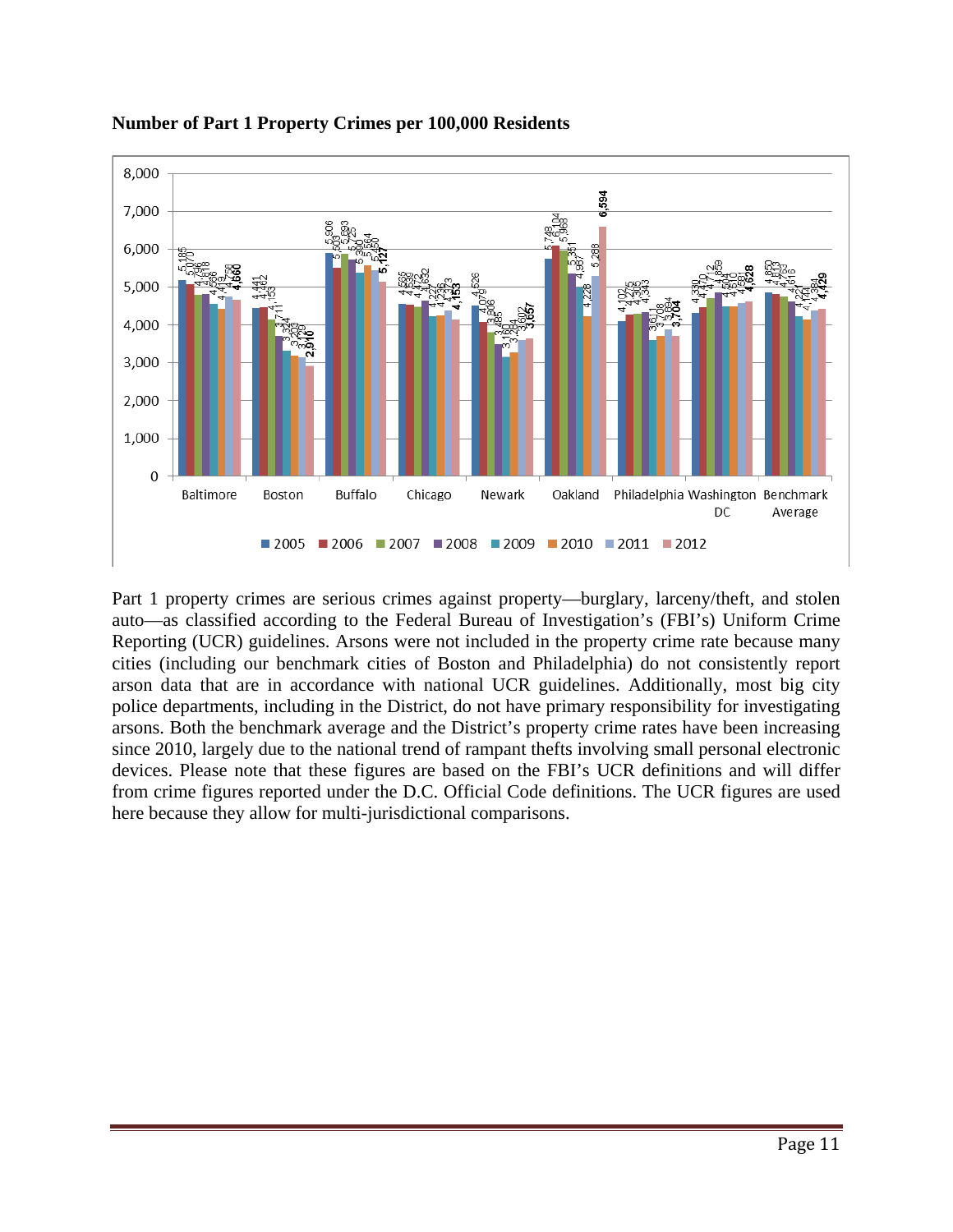## **Homicide Clearance Rate**

One of the key benchmark measures for the Metropolitan Police Department (MPD) is the homicide clearance rate. The rate indicates the percentage of homicides that are closed by an arrest or exceptional means. The accompanying table illustrates the District's performance with benchmark jurisdictions.



**Note:** The Metropolitan Police Department provided all benchmark data. Benchmark jurisdictions submitted their data to MPD in annual surveys. Some cities do not provide all requested data each year and those jurisdictions are labeled as 0. The homicide clearance rate is calculated according to the Federal Bureau of Investigation's Uniform Crime Reporting (UCR) guidelines. These figures are calculated on a calendar year basis, and measure current year clearances, regardless of the year in which the offense took place, as a percentage of current year offenses. See <http://www.fbi.gov/ucr/ucrquest.htm> for more detail on UCR.

MPD's homicide closure rate in Calendar Year 2011 was 95 percent, two-thirds higher than the 57 percent average for comparably sized cities, and a significant increase over the 79 percent closure rate in 2010. In accordance with the FBI's UCR Standards, the clearance rate is calculated by dividing the total number of homicide cases closed in a calendar year by the total number of homicides that occurred in that year. The cases closed may be for homicides that occurred in the current year or prior years.

The department continues to outperform comparable jurisdictions, achieving a homicide clearance rate more than 20 percentage points above the benchmark average. Countering the trend of the benchmark jurisdictions, the District is the only one to have maintained or increased its homicide clearance rate in each of the past 5 years. This has allowed the District to hold more offenders to account for their crimes and has helped families of homicide victims reach closure.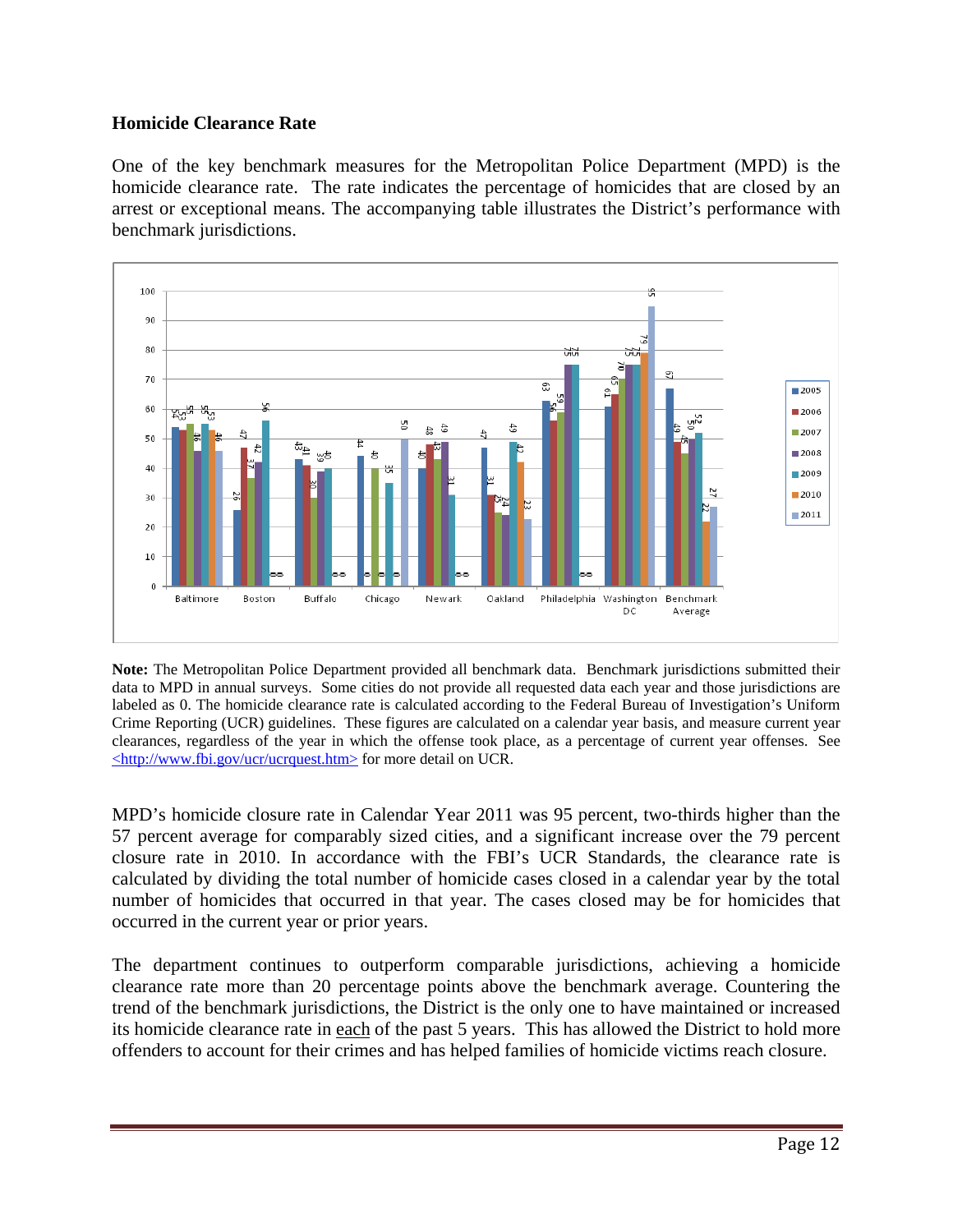## **Civilian Fire Deaths in Washington, DC**



Source of data is the District's Fire and Emergency Medical Services (FEMS)

The city administrator's office utilizes two measures from the Fire Prevention Division for benchmarking with the ICMA, Civilian Fire Deaths and Arson Case Closure Rate.

An analysis of the multi-year trend in deaths caused by fire in the District of Columbia shows that fire continues to be a significant risk to residents. Most civilian fire deaths occur in homes or apartments that lack automatic fire sprinklers and working smoke alarms. Installation of these fire protection measures in residential occupancies dramatically reduce the risk of death and injury by fire or the by-products of fire, such as smoke, soot, and toxic gases. Civilian fire deaths are an extremely volatile statistic, particularly in the short term. An individual year's data can be skewed by a single, multi-fatality fire incident. This is evident in the FY 2009 statistics when one fire claimed six victims. This statistic can nevertheless be a useful indicator when trends are analyzed over longer periods of time. Over the period shown, the District averaged approximately 13 civilian fire deaths per year. Given the number of older homes, and often their close proximity to each other, fire safety and preventive measures are paramount to public safety. In the period from 2005 through 2013, there was only one fire fatality not occurring in a residential occupancy. Of the fatal fires during this time, 68 percent occurred in one- and twofamily homes, and 30 percent occurred in multi-family occupancies. The victims were seniors (51 percent), adults (38 percent), and children (11 percent).

During FY 2013, DC FEMS continued installing smoke and carbon monoxide alarms, as part of the Asia Sutton Smoke Alarm program. Utilizing a Department of Homeland Security grant, through the Institute of Fire Engineers, the department was able to perform 1,000 home visits, providing fire safety literature and home escape plan information, while installing 942 smoke alarms.

The department responded to 167,335 incidents in FY 2013. This included 137,512 medical responses and 29,823 fire or other incidents. There were 1,370 fires that were extinguished during FY 2013.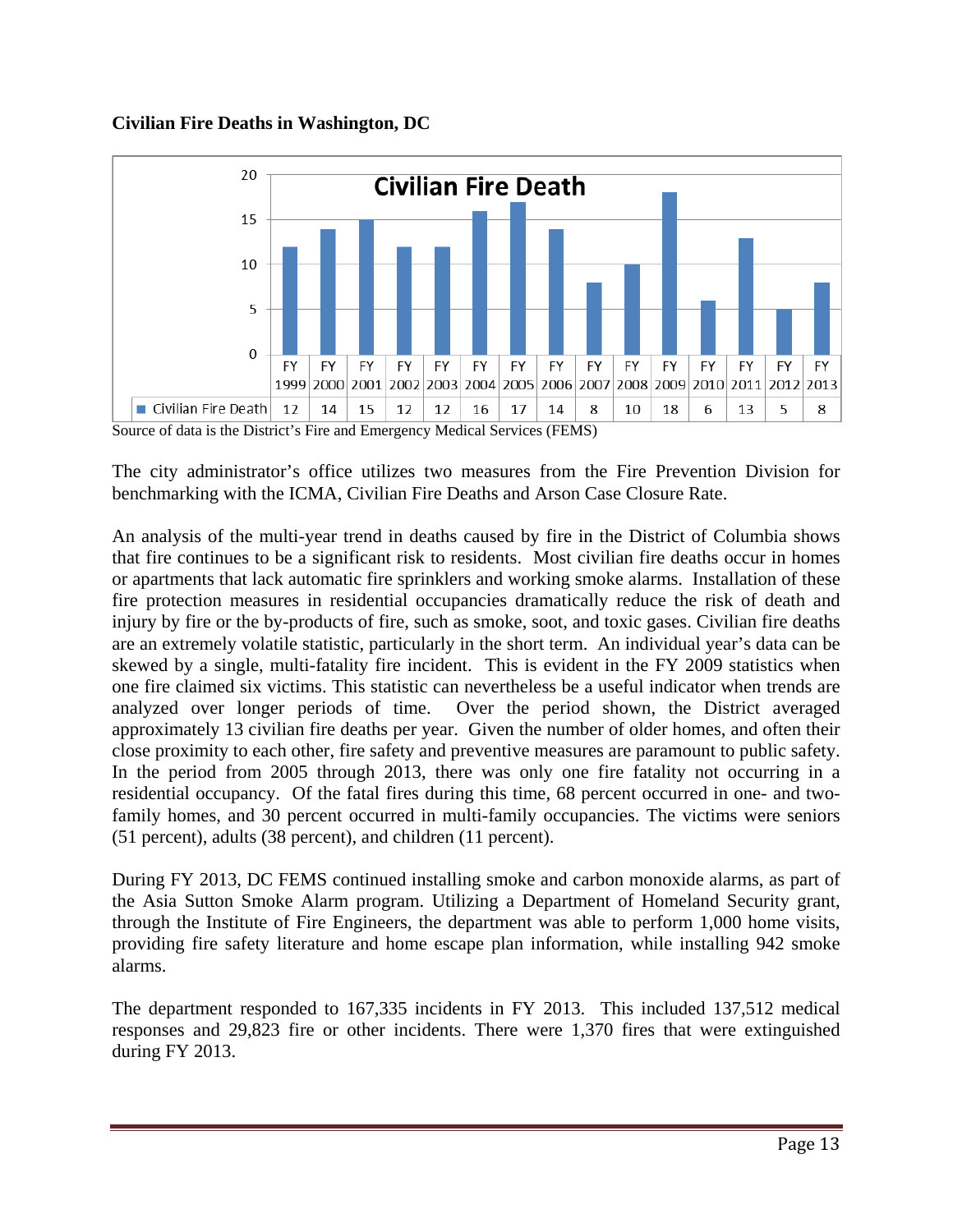#### **Arson Case Closure Rate in Washington, DC**

Beginning in FY 2012, DCFEMS began tabulating arson case closure rates using Federal Bureau of Investigation (FBI) Uniform Crime Reporting (UCR) methodology. UCR data is produced by reviews of Fire Investigator reports. According to the 2004 FBI UCR Handbook, "arson" is a property crime defined as "any willful or malicious burning or attempting to burn, with or without intent to defraud, a dwelling house, public building, motor vehicle or aircraft, personal property of another, etc." "Arson" includes "structural," "mobile" and "other" property classifications. The revised measure significantly differs from previous fiscal years and now encompasses all fires classified as "arson" by the UCR.

Using the UCR standard, the arson case closure rate is calculated by dividing "Total Offenses Cleared by Arrest or Exceptional Means" (UCR Column 5) by "Number of Actual Offenses" (UCR Column 4). According to the 2004 FBI UCR Handbook, an arson offense is cleared by arrest "when at least one person is (1) arrested, (2) charged with the commission of the offense, and (3) turned over to the court for prosecution (whether following arrest, court summons, or police notice)." An arson offense is cleared by exceptional means when (1) the "identity of the offender" can be "definitely established" during the investigation, (2) enough information exists to "support an arrest, charge, and turning over to the court for prosecution," (3) "the exact location of the offender (is) known so the subject (can) be taken into custody now," and (4) "some reason, outside law enforcement control," exists "that precludes arresting, charging, and prosecuting the offender."

Arson cases and arrests previously reported using earlier methodology (excluding vehicle and other types of incendiary fires) from FY 2005 through FY 2011 were as follows:

| FY 2005        | 129 cases | 51 arrests |
|----------------|-----------|------------|
| FY 2006        | 161 cases | 28 arrests |
| FY 2007        | 130 cases | 23 arrests |
| <b>FY 2008</b> | 169 cases | 16 arrests |
| FY 2009        | 179 cases | 35 arrests |
| FY 2010        | 145 cases | 37 arrests |
| FY 2011        | 124 cases | 13 arrests |
|                |           |            |

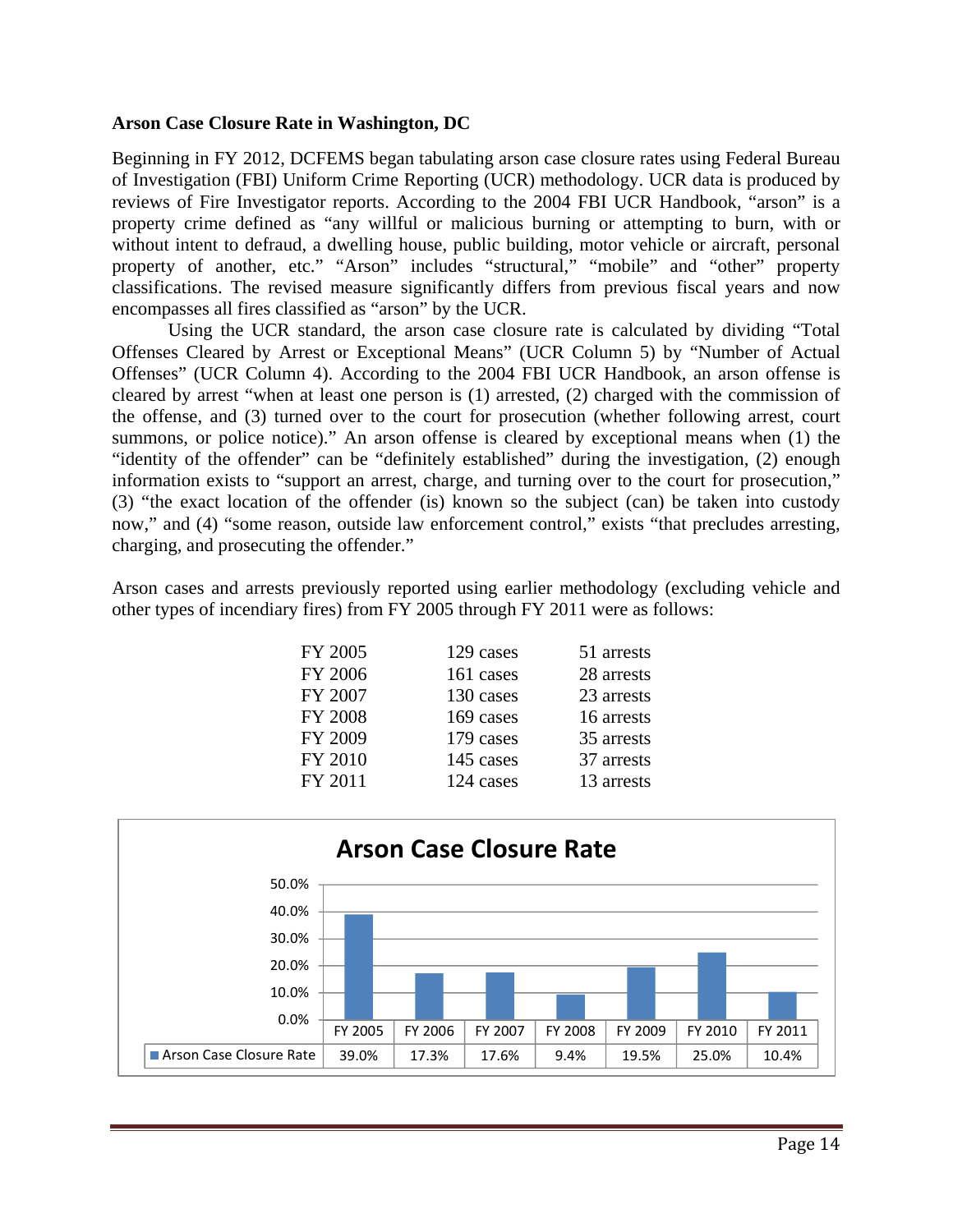## **Arson Case Closure Rate in Washington, DC Uniform Crime Reporting (UCR) methodology**

Arson cases cleared using the updated UCR methodology (including all incendiary fires and cases cleared by "arrest" or "exceptional means" according to the revised UCR methodology) during FY 2012 and FY 2013 are as follows:

| FY 2012 | 249 cases | 18 offenses cleared |
|---------|-----------|---------------------|
| FY 2013 | 273 cases | 29 offenses cleared |

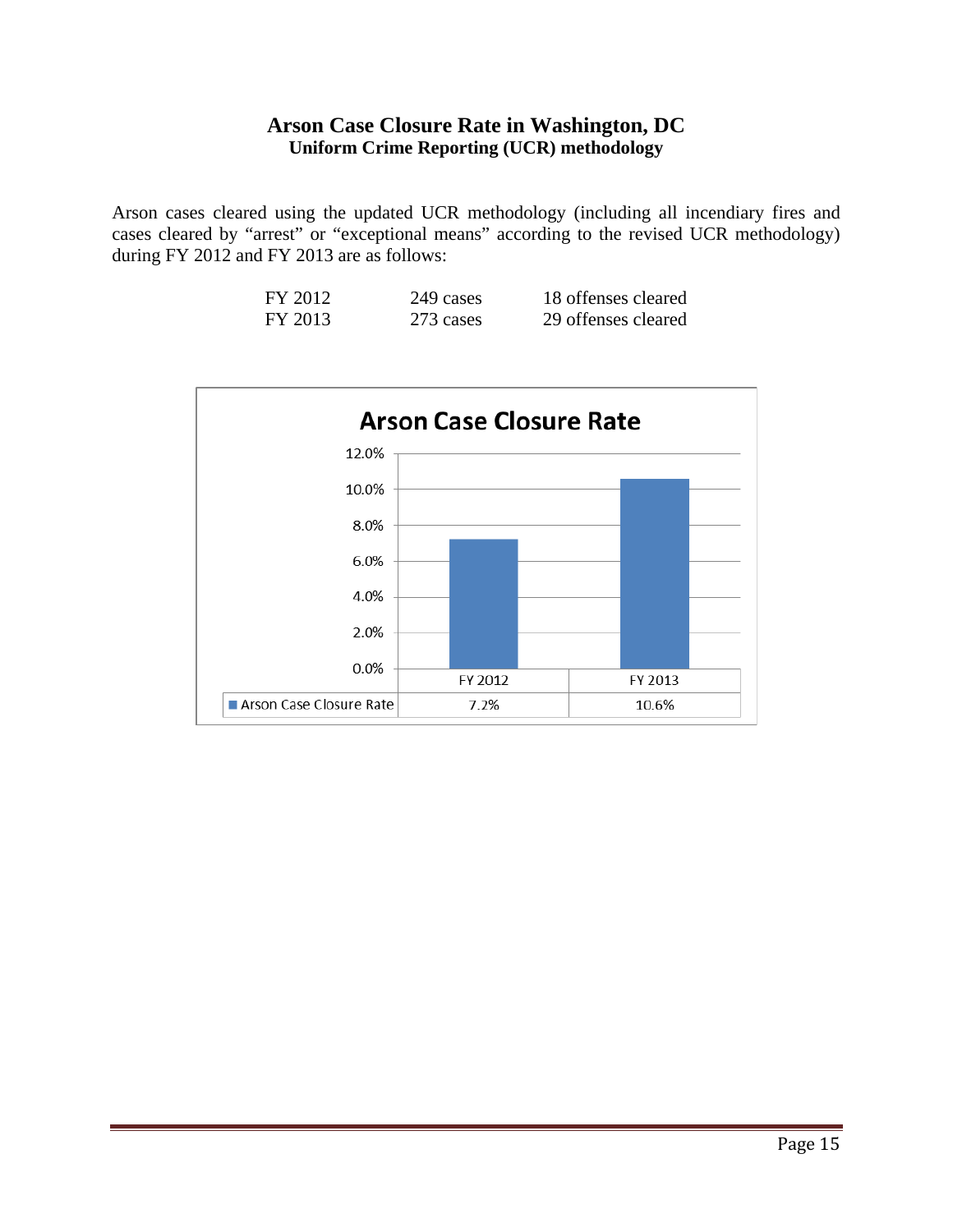#### **Hotel Occupancy Rates**



**Source:** Smith Travel monthly occupancy rate data used in the chart. Data from Destination D.C. based on a press release dated January, 2013.

The travel and tourism industry continues to have a strong impact on the District's economy. Destination D.C. reported that visitors spent \$5.68 billion in 2010, an increase from the \$5.25 billion estimated to have been spent in 2009. According to Destination D.C., the impact on the District's finances is estimated to be \$622.6 million in tax revenue in 2010. An indicator of the District as a destination point is the occupancy rate for hotels. The above chart shows the monthly average hotel occupancy rate, starting in January 2000 through December 2011. Not shown is room supply, which according to Smith Travel, was 768,304 units in January 2000 (the first month shown above) and 856,840 units in December 2011 (the last month shown). While the room supply numbers vary from month to month, the overall trend has been an increase in supply. Thus, the District has been able to absorb additional rooms while also increasing the room occupancy rate. As an economic engine, the tour and travel industry is important to District finances and economic vitality, as this industry provides jobs for District residents and supports business to business sales.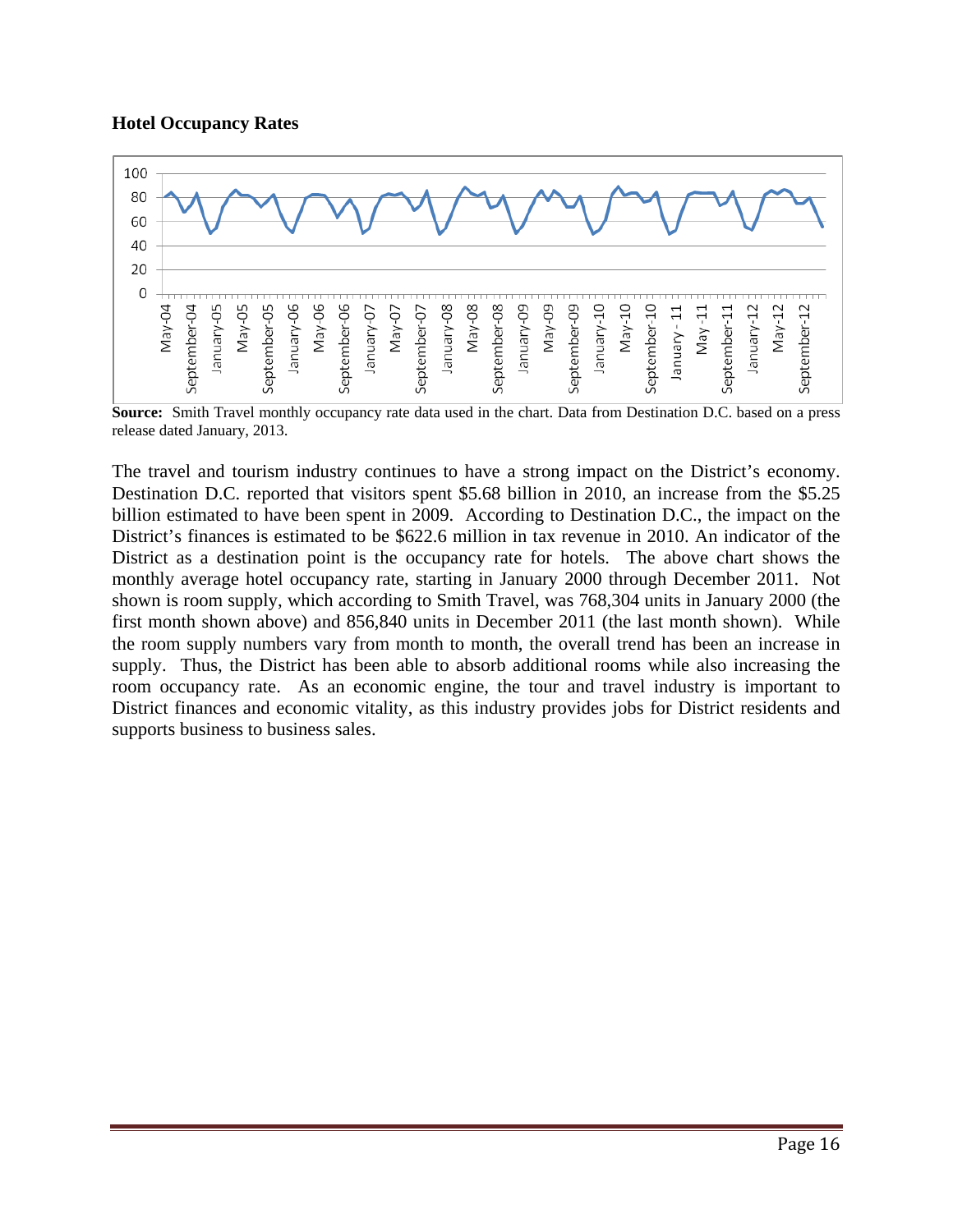## **Hotel Occupancy Rates**



Based on Washington Business Journal dated January 8, 2013. D.C. hotels maintained an average of 27,611 rooms throughout fiscal year 2012, according to the D.C. Chief Financial Officer and Smith Travel Research. Those rooms were occupied 75.1 percent of the time, translating into 7.56 million hotel stays over the course of the year.

Between October 2007 and October 2012, room stays increased by 6 percent, a healthier jump than during the previous six years, despite the crushing recession. The overall occupancy rate has remained steady or improved slightly.

Yet, over the last five years, the average hotel room rate increased only \$1, from \$202.60 in October 2007 to \$203.74 in October 2012.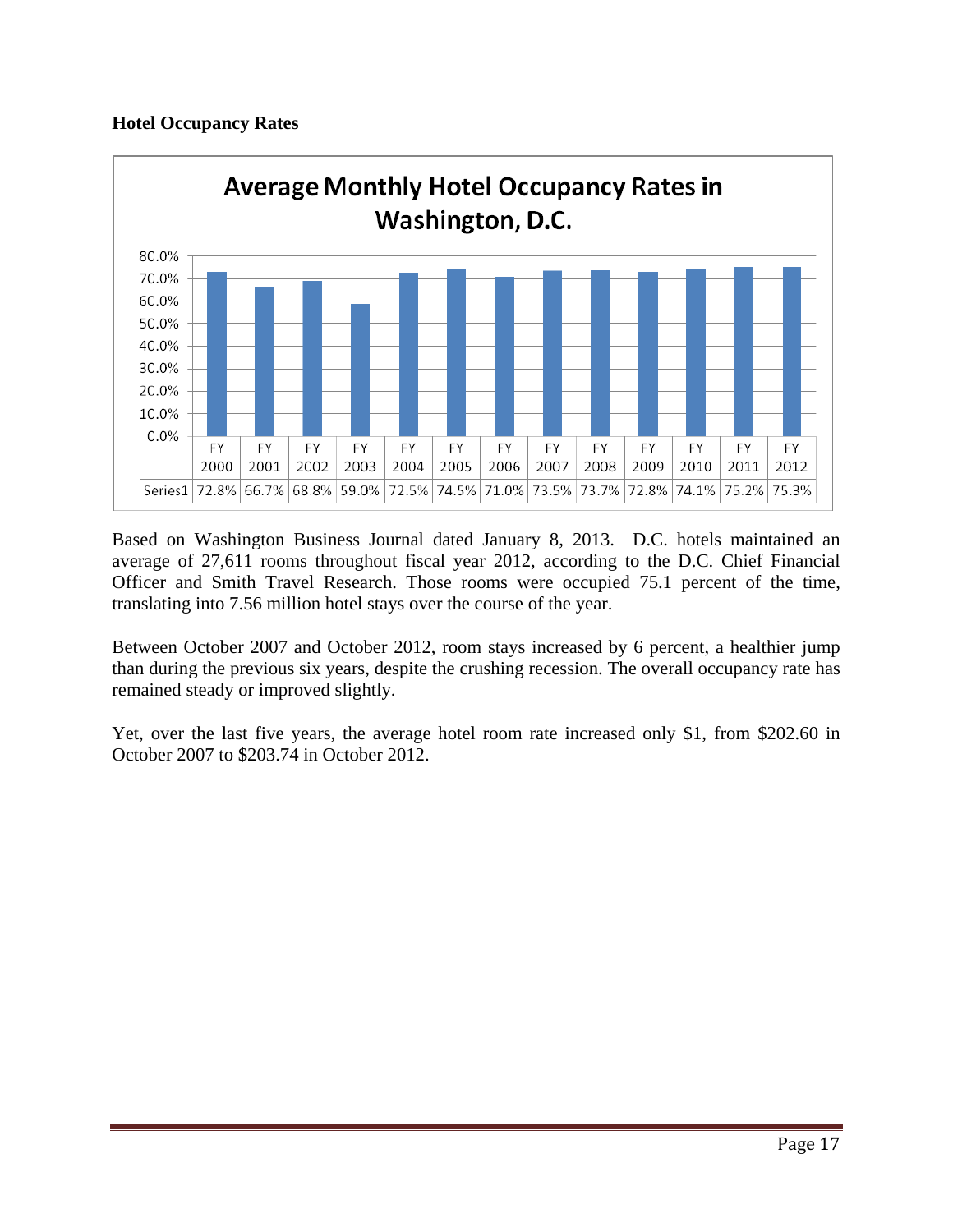

#### **Commercial Office Space Vacancy Rates**

**Date source:** Delta Associates Year-End 2012 Report: The Washington/Baltimore Office Market. The rates shown are the overall vacancy rates.

The commercial property space market is an indicator of the desirability of the Washington metro area as a place of business and an indicator of the economic climate. The year-end, overall office space vacancy rate for the District of Columbia increased to 9.3 percent at the end of 2012, an increase from 8.4 percent at year-end in 2011. As compared to other jurisdictions, the District's vacancy rate for commercial buildings is low.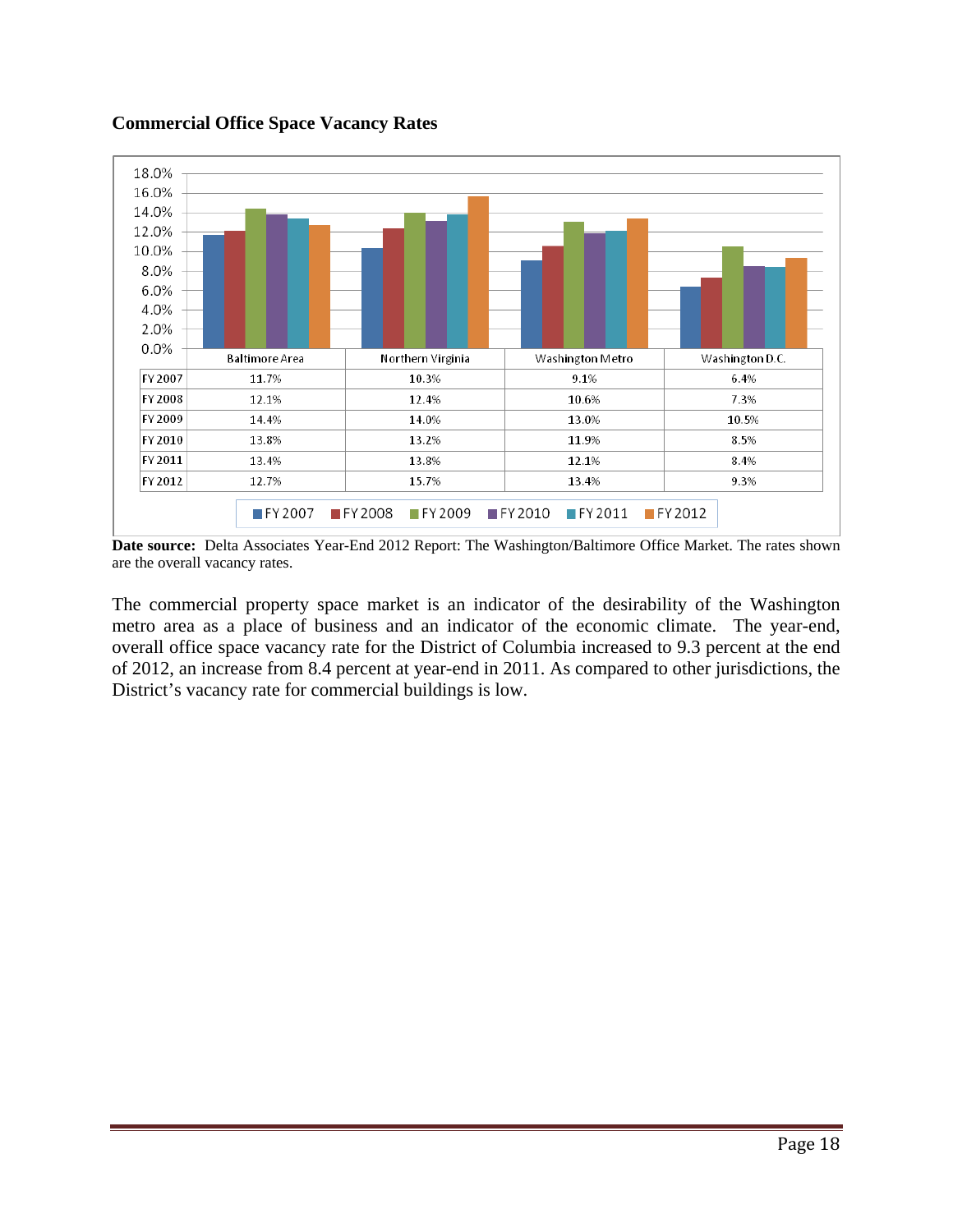#### **Unemployment Rate1**

 $\overline{a}$ 

The charts below show the unemployment rate<sup>1</sup>, by calendar year, for four comparison cities (Boston, MA, New York, NY, Philadelphia, PA, Baltimore, MD) and Washington, D.C. The data is produced by the Local Areas Unemployment Statistics (LAUS) program of the U.S. Bureau of Labor Statistics. Two views are shown: by city, by year and by year, by city. The city average that is shown is for the four comparison cities on the charts and is not a nationwide average.

The unemployment rate measures the number of unemployed (i.e., people who look for work but cannot find a job) expressed as a percent of the labor force (i.e., people who either work or look for work). Thus, the unemployment rate indicates how difficult it is for someone who is looking for work to find a job. This outcome measure was selected for benchmarking because it is an important indicator of a community's economic health and vitality.

The District of Columbia Department of Employment Services (DOES) manages a number of employment programs for District residents. Information on these programs can be found at: http://does.dc.gov/.

<sup>&</sup>lt;sup>1</sup> The unemployment rates represent not seasonally adjusted annual averages by calendar year. Please also note that the data shown are subject to the U.S. Bureau of Labor Statistics (BLS) benchmark revisions.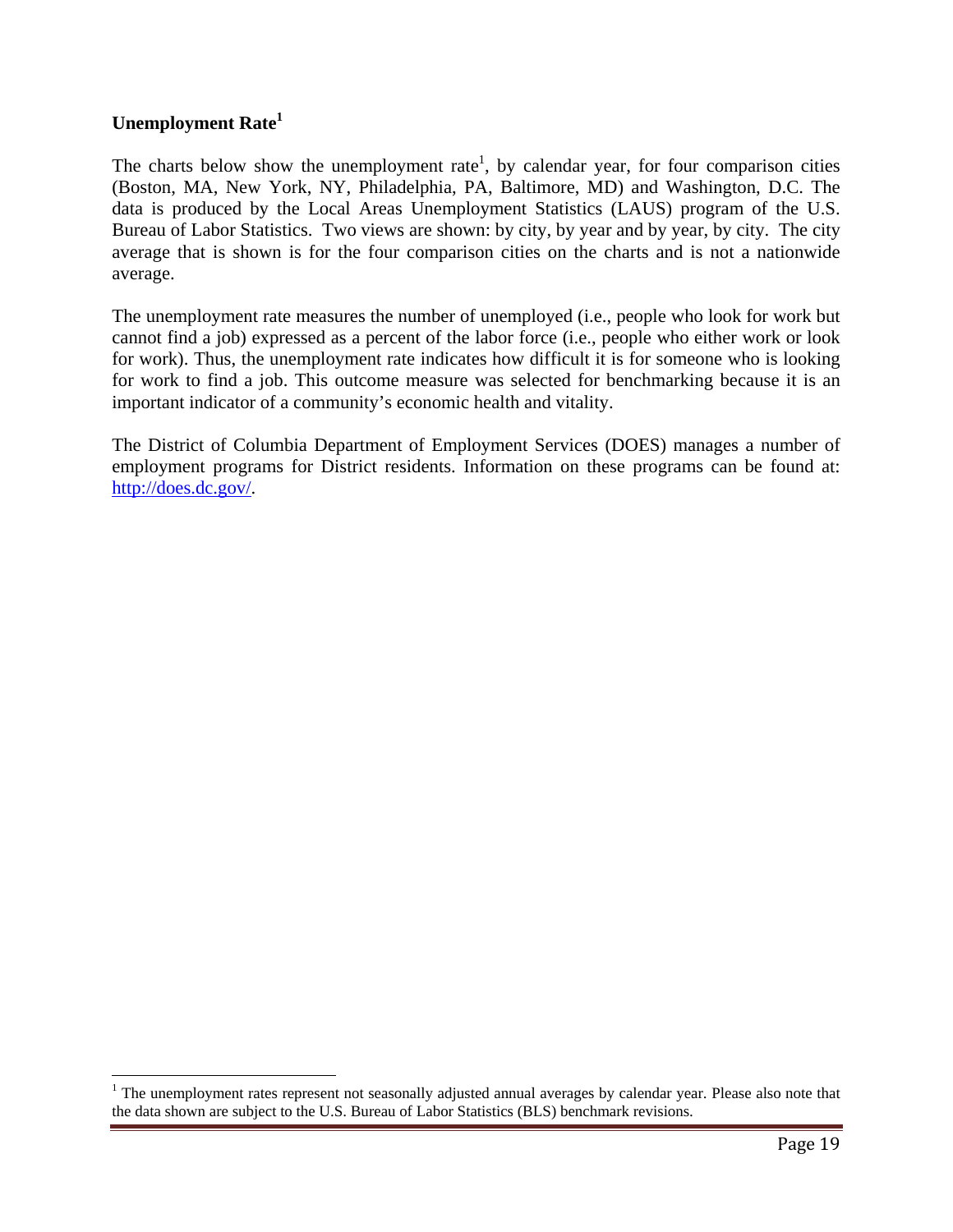## **City Unemployment Rate by City by Year**



#### **Unemployment Rate by City by Year 2000 – 2013 (not seasonally adjusted)**

**Notes:** (1) The source of data is the Local Area Unemployment Statistics program of the U.S. Bureau of Labor Statistics; (2) The data shown is as of March 2014; (3) The city average is for Boston, New York, Philadelphia, and Baltimore (i.e., excluding Washington, D.C.).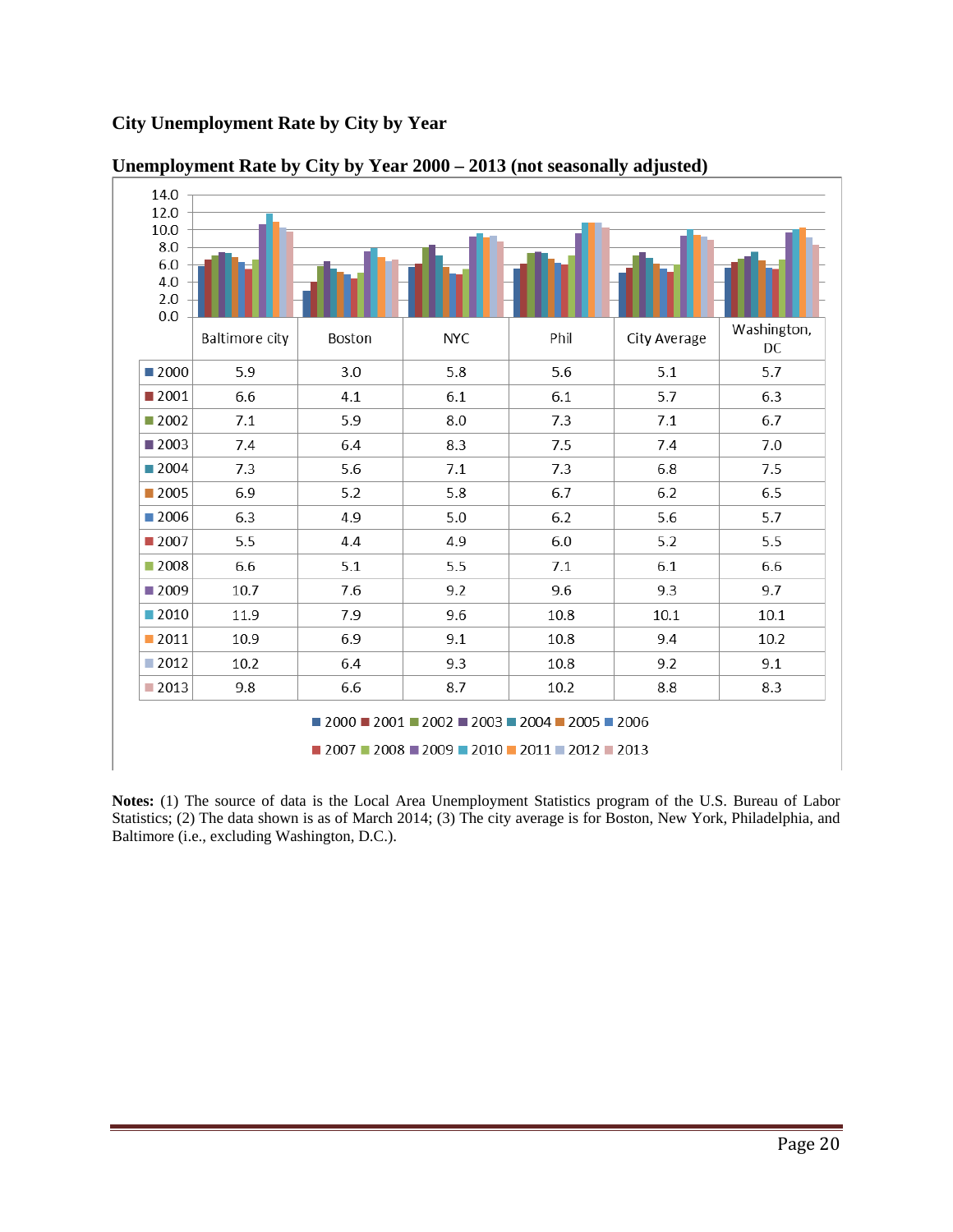## **Unemployment Rate by Year by City**



**Unemployment Rate by Year by City, 2000 – 2013 (not seasonally adjusted)** 

**Notes:** (1) The source of data is the Local Area Unemployment Statistics program of the U.S. Bureau of Labor Statistics; (2) The data shown is as of March 2014; (3) The city average is for Boston, New York, Philadelphia, and Baltimore (i.e., excluding Washington, D.C.).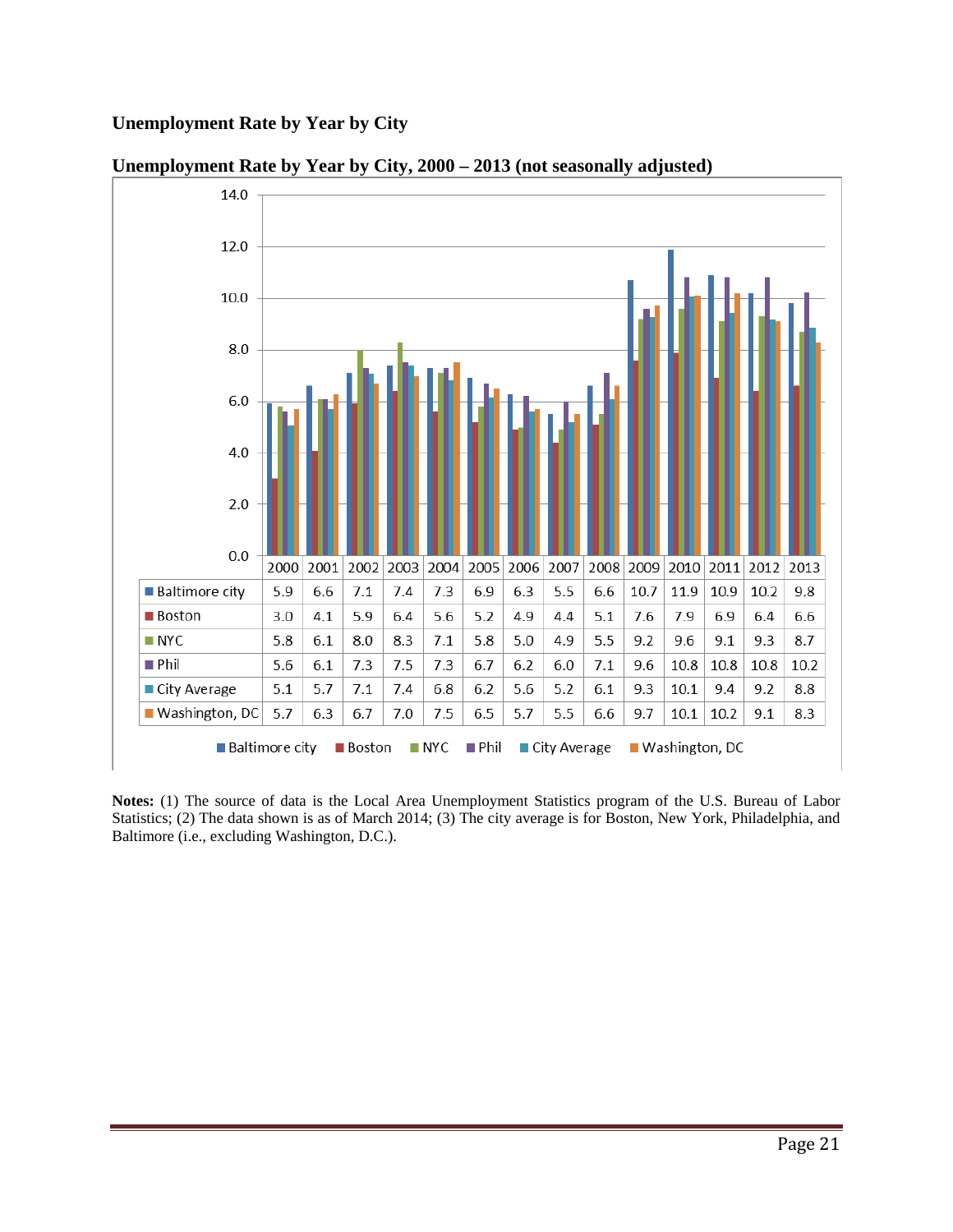

## **Poverty Rate**

**Source:** U.S. Census Bureau, 2005 to 2012 American Community Survey, 1-Year data.

The District saw a decrease in the poverty rate for 2012. The chart above shows the estimated poverty rates for individuals in the District, comparison jurisdictions, and the United States. The District's strategy to combat poverty aims to blend a number of approaches in a portfolio of programs that will collectively assist residents in reaching greater degrees of economic selfsufficiency. The portfolio of programs falls into two general areas. The first area consists of benefit programs such as Temporary Assistance for Needy Families (TANF), Food Stamps, child care assistance, Medicaid, and D.C. Healthcare Alliance, as well as various local tax benefits such as the Earned Income Tax Credit. The second area consists of services such as tuition assistance, vocational training, financial literacy education, and career placement.

In addition, the Community Services Block Grant (CSBG) addresses the causes of poverty by implementing programs and services to empower low-income families and individuals through targeted program areas that include: Employment, Education, Income Management, Housing, Emergency Services, Nutrition, Coordination and Linkage, Self-Sufficiency and Health.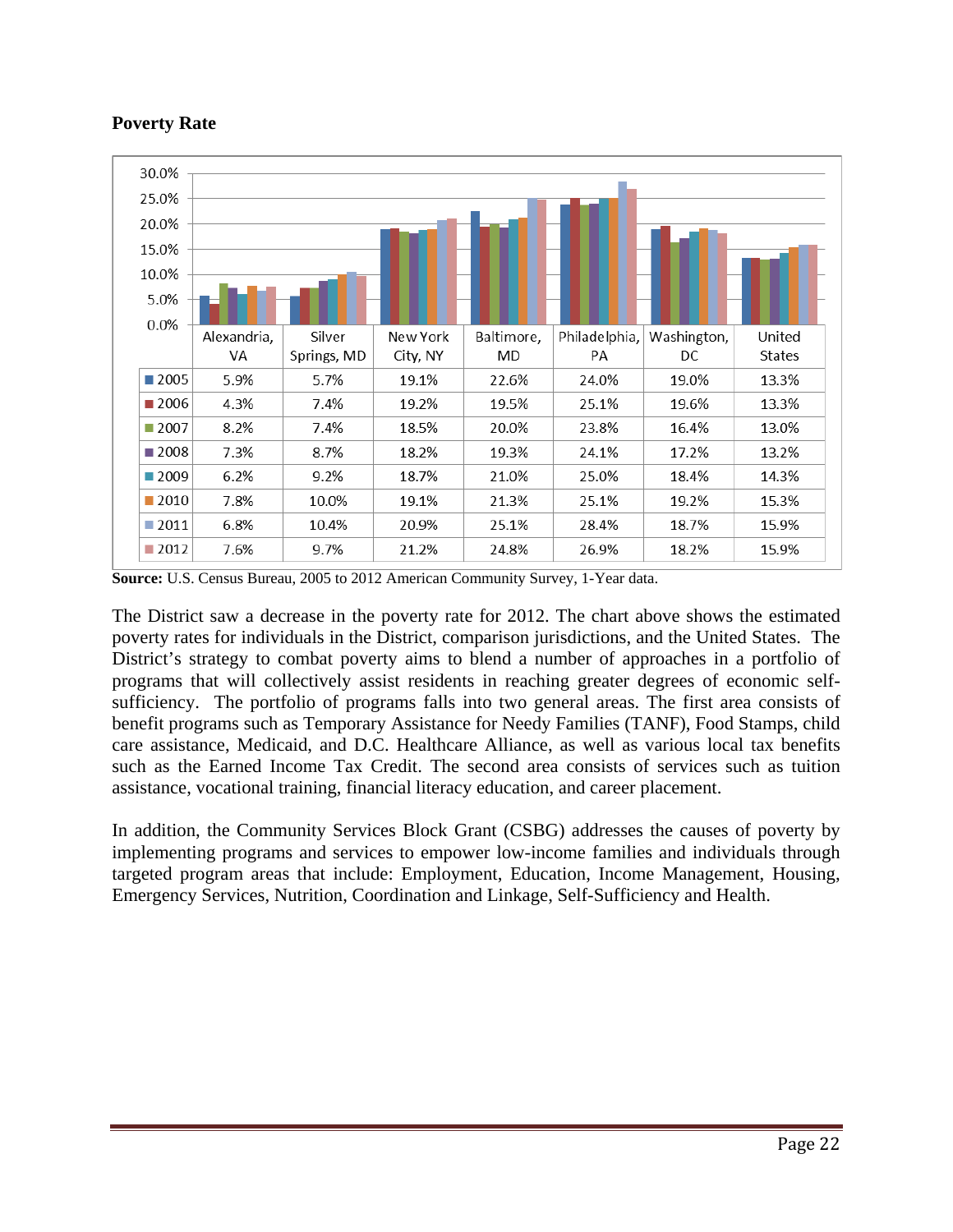#### **Homelessness**

The Metropolitan Washington Council of Governments (COG) conducts a regional enumeration of the homeless population on an annual basis. Known as the Homeless Enumeration report, it tracks both the "literally homeless<sup>1</sup>" and the "formerly homeless<sup>2</sup>". The data is produced by counting the homeless at a point in time, which for the 2013 report was conducted on January 31, 2013. According to the COG's "Homeless Enumeration for the Washington Metropolitan Region 2013" report, the literally homeless population in the District of Columbia decreased by 89, or 1 percent, as compared to the previous year.



## **Regional Literally Homeless Count**

*\* Prince William County submitted revised numbers for 2011.*

 $\overline{a}$ 1 "Literally homeless"- the unsheltered (those "living on the street"), those in Emergency Shelter or those in Transitional Housing; these are homeless persons without a fixed residence. 2

<sup>&</sup>lt;sup>2</sup> "Formerly homeless"- those persons that were once literally homeless but now have lived in dedicated Permanent Supportive Housing.

<sup>3</sup> Source of data: U.S. Census Bureau American Community Survey (ACS) one year estimates, for "all people", except in the case of the nationwide data which is derived from the U.S. Census Bureau Current Population Report (CPS). The poverty rate can vary based on the survey used and the time period covered. http://www.census.gov/prod/2012pubs/acsbr11-01.pdf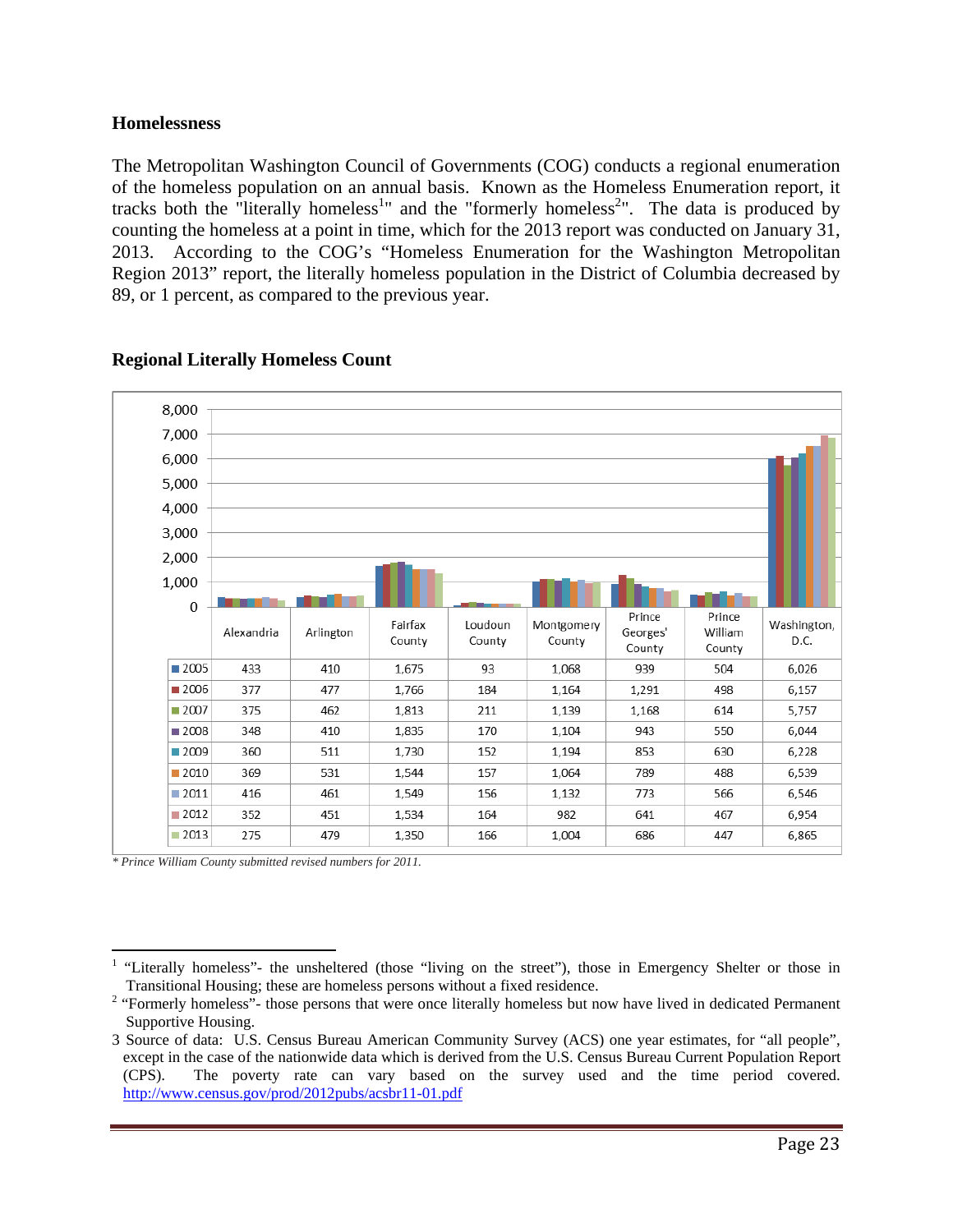



The Department of Human Services (DHS) is the lead District agency for fighting homelessness. Homelessness has been identified as DHS' top priority and there are major, year-round programs to serve the homeless population in the District. In 2010, the Permanent Supportive Housing (PSH) program celebrated a major milestone with the placement of the 1,000th household. The Permanent Supportive Housing program has provided housing and supportive services to 842 individuals and 237 families.

In 2011 and 2012, 1,261 and 1,358 formerly homeless households, respectively, received housing and supportive services through the PSH program.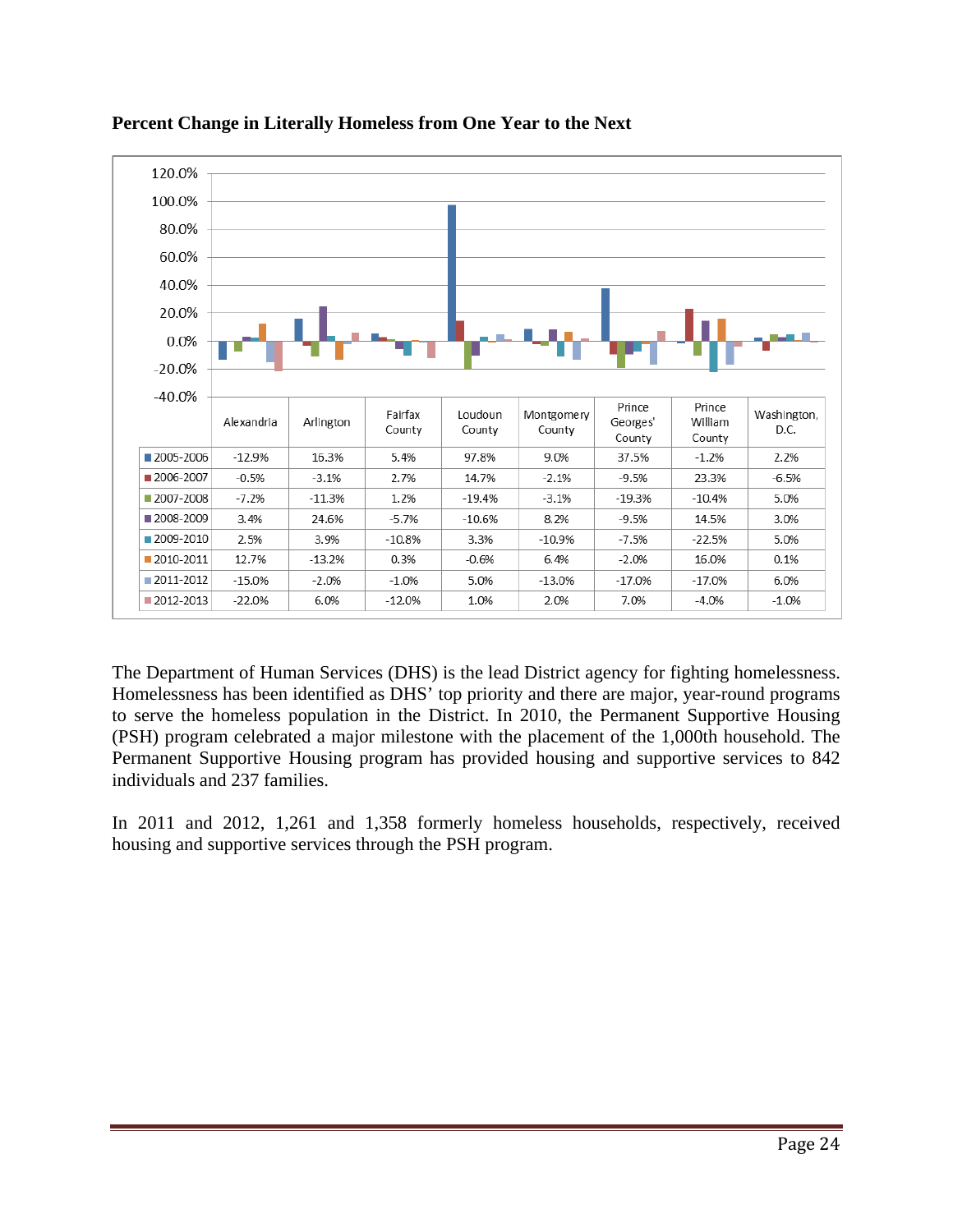#### **Shelter Services Recidivism Rate**

As defined by the District, chronic homelessness or recidivism is expressed as a rate or percentage of families receiving homeless services, including centralized case management that are stabilized and leave the shelter facility, but return to the facility and case management with a twelve-month period. This benchmark is an important gauge of the effectiveness of homeless services, especially case management, in treating root causes of homelessness and preventing repeat episodes or chronic homelessness.



The source of data is the Department of Human Services.

This benchmark measures the effectiveness of case management services in preventing families from returning to homelessness (i.e. "chronically" homeless). In fiscal year 2013, there were 870 families served in the Emergency Shelters during the year, of which 543 exited that level of the continuum. Of the 543 families, 55, or 10.1 percent, returned to the Virginia Williams Family Resources Center Homeless Shelter at some point after their exit.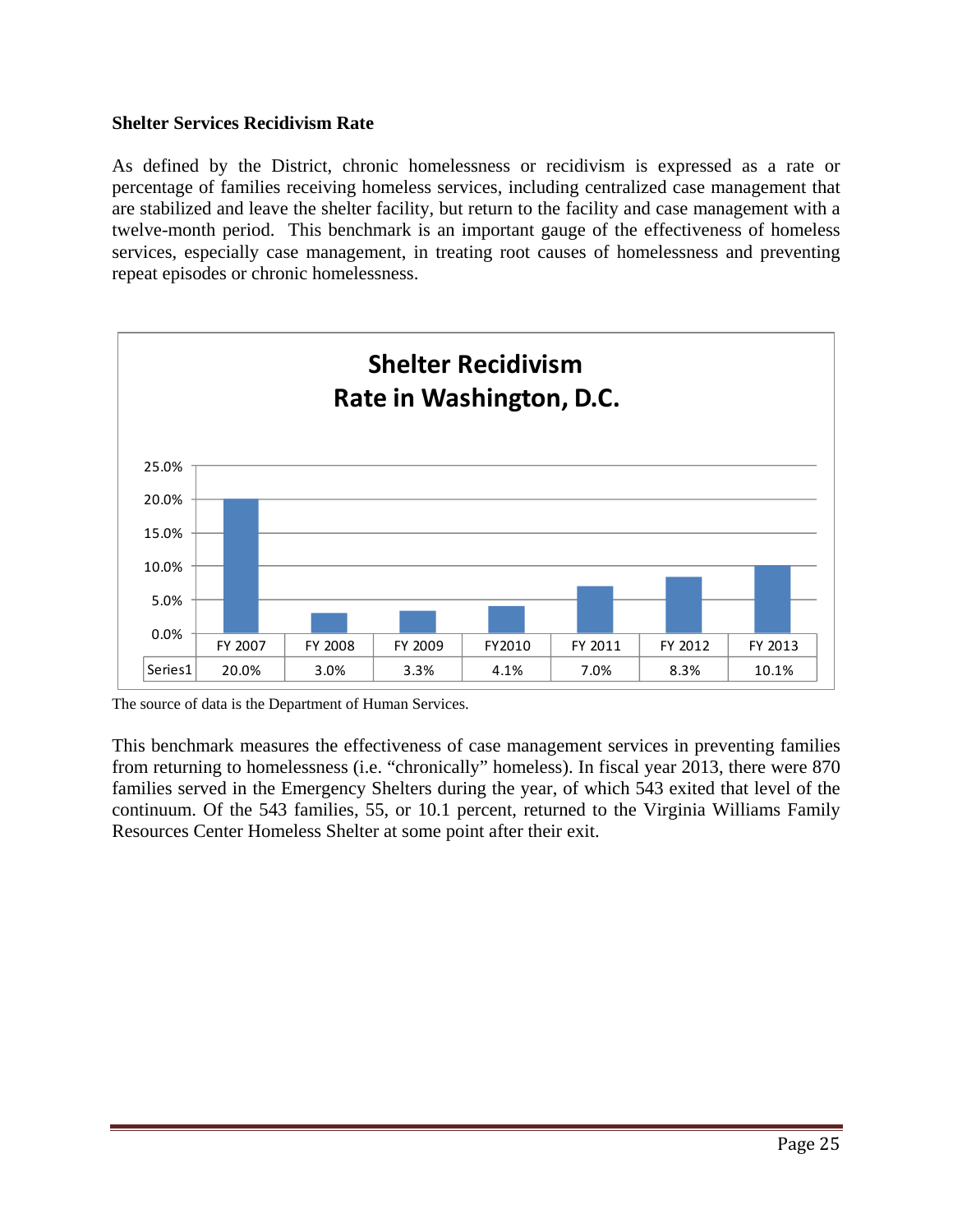## **General Obligation Bond Rating**

The District of Columbia's bond rating by the major rating agencies is an indicator of the overall financial health of the city. The following table shows the comparable investment grade ratings of the three major rating agencies:

Each rating agency uses a rating scale to reflect the risk's associated with a municipality's longterm debt. Municipalities with a higher rating reflect a lower level of risk for default and thus can be offered at a lower interest rate and at a lower cost for the issuer. The rating agencies use evaluative criteria that include economic factors, debt levels, the governance structure and capacity of the municipal government and fiscal/financial factors.

Moody's Bonds ratings in the Aa through Caa categories are also assigned "1", "2", and "3" based on the strength of the issue within each category. Accordingly, "A1" will be the strongest group of "A" securities. Standard & Poor's and Fitch assign a "+" or "-" sign in the AA through C categories to similarly denote strength or weakness within the category.

| <b>Investment Attributes</b>     | Moody's   | <b>Standard</b><br>& Poor's | <b>Fitch</b>  |
|----------------------------------|-----------|-----------------------------|---------------|
| <b>Best Quality</b>              | Aaa       | AAA                         | AAA           |
| <b>High Quality</b>              | Aa        | AA                          | AA            |
| <b>Favorable Attributes</b>      | A         | A                           | A             |
| Medium Quality/Adequate          | Baa       | <b>BBB</b>                  | <b>BBB</b>    |
| <b>Speculative Element</b>       | Ba        | <b>BB</b>                   | <b>BB</b>     |
| <b>Predominantly Speculative</b> | B         | B                           | B             |
| Poor Standing                    | Caa       | <b>CCC</b>                  | <b>CCC</b>    |
| <b>Highly Speculative</b>        | Ca        | CC                          | CC            |
| <b>Lowest Rating</b>             | $\subset$ |                             | $\mathcal{C}$ |

The table below shows the general obligation bond ratings of the District, as well as comparable jurisdictions:

| <b>Municipality</b>  | Moody's<br><b>Ratings</b> | <b>Standard</b><br>and Poor's<br><b>Ratings</b> | <b>Fitch</b><br><b>Ratings</b> |
|----------------------|---------------------------|-------------------------------------------------|--------------------------------|
| District of Columbia | Aa2                       | $AA-$                                           | $AA-$                          |
| <b>Baltimore</b>     | Aa2                       | $AA-$                                           | Not Rated                      |
| New York             | Aa2                       | AA                                              | AA                             |
| San Antonio          | Aaa                       | <b>AAA</b>                                      | <b>AAA</b>                     |
| Chicago              | Baa1                      | $A+$                                            | $A-$                           |
| Detroit              | Caa <sub>3</sub>          |                                                 | D                              |
| Philadelphia         | A2                        | $A +$                                           | $A-$                           |

The District has a favorable bond rating from all of the agencies. This allows the District to issue long-term debt with terms that favor the District, which lowers the cost of the bond issuance and debt servicing.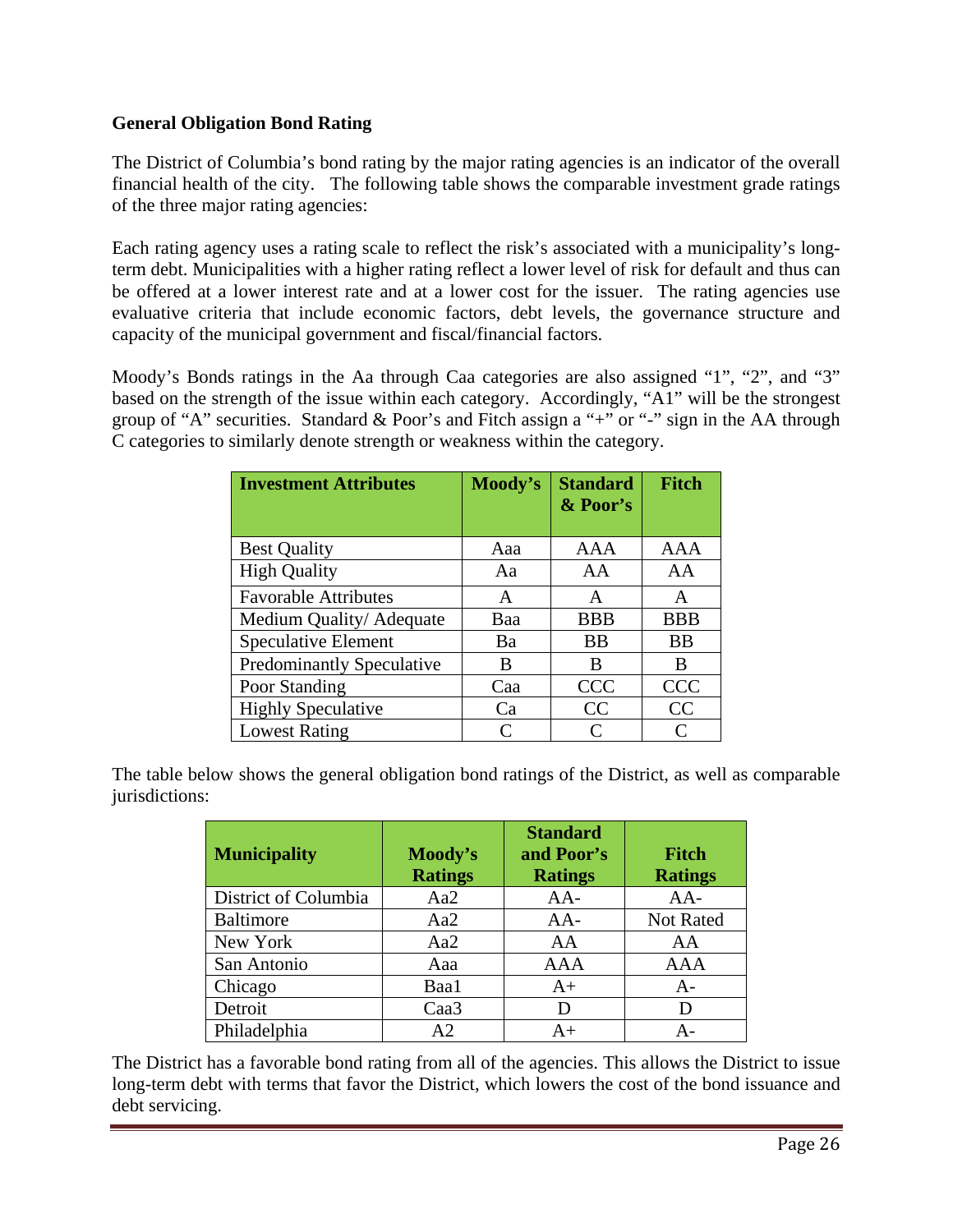The table below shows the historical bond ratings for the District. The District has moved from a junk bond rating ("speculative element" or worse) in the early 1990's to high A's from all three rating agencies today.

|                                  | <b>Moody's Investors</b> |                            |                       |
|----------------------------------|--------------------------|----------------------------|-----------------------|
| <b>Date Range</b>                | <b>Service</b>           | <b>Standard and Poor's</b> | <b>Fitch Ratings</b>  |
| March 2013 - Present             | Aa2                      | AA-                        | AA-                   |
| April 2010 - March               |                          |                            |                       |
| 2013                             | Aa2                      | A+                         | AA-                   |
| May 2007 - March<br>2010         | A1                       | A+                         | A+                    |
| November 2005 - May<br>2007      | A2 (Positive Outlook)    | A+                         | A (Positive Outlook)  |
| June 2005 -<br>November 2005     | A2                       | A                          | A (Positive Outlook)  |
| November 2004 -                  |                          |                            |                       |
| <b>June 2005</b>                 | A2                       | A                          | A- (Positive Outlook) |
| April 2004 - November<br>2004    | A2                       | A-                         | А-                    |
| June 2003 - April 2004           | Baa1                     | A-                         | A-                    |
| March 2001 - June<br>2003        | Baa1                     | BBB+                       | BBB+                  |
| February 2001 -<br>March 2001    | Baa3                     | BBB+                       | <b>BBB</b>            |
| June 1999 - February             |                          |                            |                       |
| 2001                             | Baa3                     | <b>BBB</b>                 | <b>BBB</b>            |
| April 1999 - June 1999           | Ba1                      | <b>BBB</b>                 | BB+                   |
| March 1998 - April<br>1999       | Ba1                      | <b>BB</b>                  | BB+                   |
| May 1997 - March<br>1998         | Ba <sub>2</sub>          | B                          | <b>BB</b>             |
| April 1995 - May 1997            | Ba                       | B                          | <b>BB</b>             |
| February 1995 - April<br>1995    | Ba                       | BBB-                       | <b>BB</b>             |
| December 1994 -<br>February 1995 | Baa                      | A-                         | BBB+                  |
| April 1993 - December<br>1994    | Baa                      | A-                         | A-                    |
| May 1990 - April 1993            | Baa                      | $A -$                      | No rating             |
| November 1984 - May<br>1990      | Baa                      | A                          | No rating             |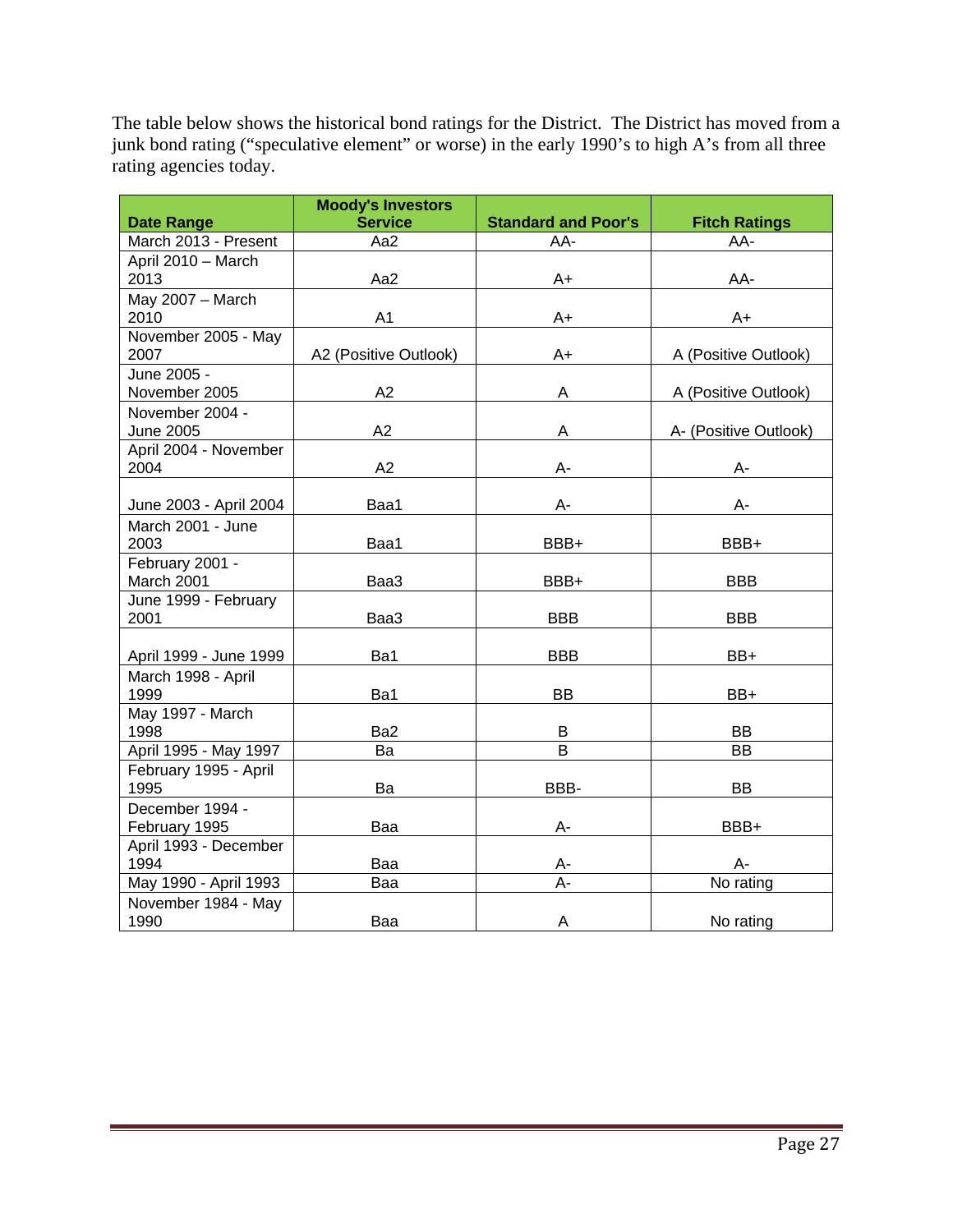

#### **Number of Visits to the City Website Portal**

The District of Columbia government's Internet web portal, DC.Gov, continues to evolve to better serve the city's constituents and ensure the government can provide accessibility to the people through technology. In Calendar Year (CY) 2013, the website recorded more than 29 million visits, which is greater than website visits to similarly sized municipalities. The District more than met its goal of a 5 percent increase in the number of visits to the portal, showing an increase of more than 9 percent over CY 2013. The table below captures the percent change from CY 2012 to CY 2013:

|                              | CY 2012    | CY 2013    | % Change |
|------------------------------|------------|------------|----------|
| <b>Washington, DC</b>        | 26.577.949 | 29.031.096 | $+9.2%$  |
| <b>Montgomery County, MD</b> | 20,557,646 | 21,818,726 | $+6.1%$  |
| <b>Tampa, FL</b>             | 3.594.380  | 3.931.830  | $+9.4%$  |
| <b>Boston, MA</b>            | 7.354.261  | 8,039,977  | $+9.3%$  |

**Note:** Washington, D.C. transitioned to using Google Analytics to measure all portal metrics in 2008. The Office of the Chief Technology Officer provided all benchmark data.